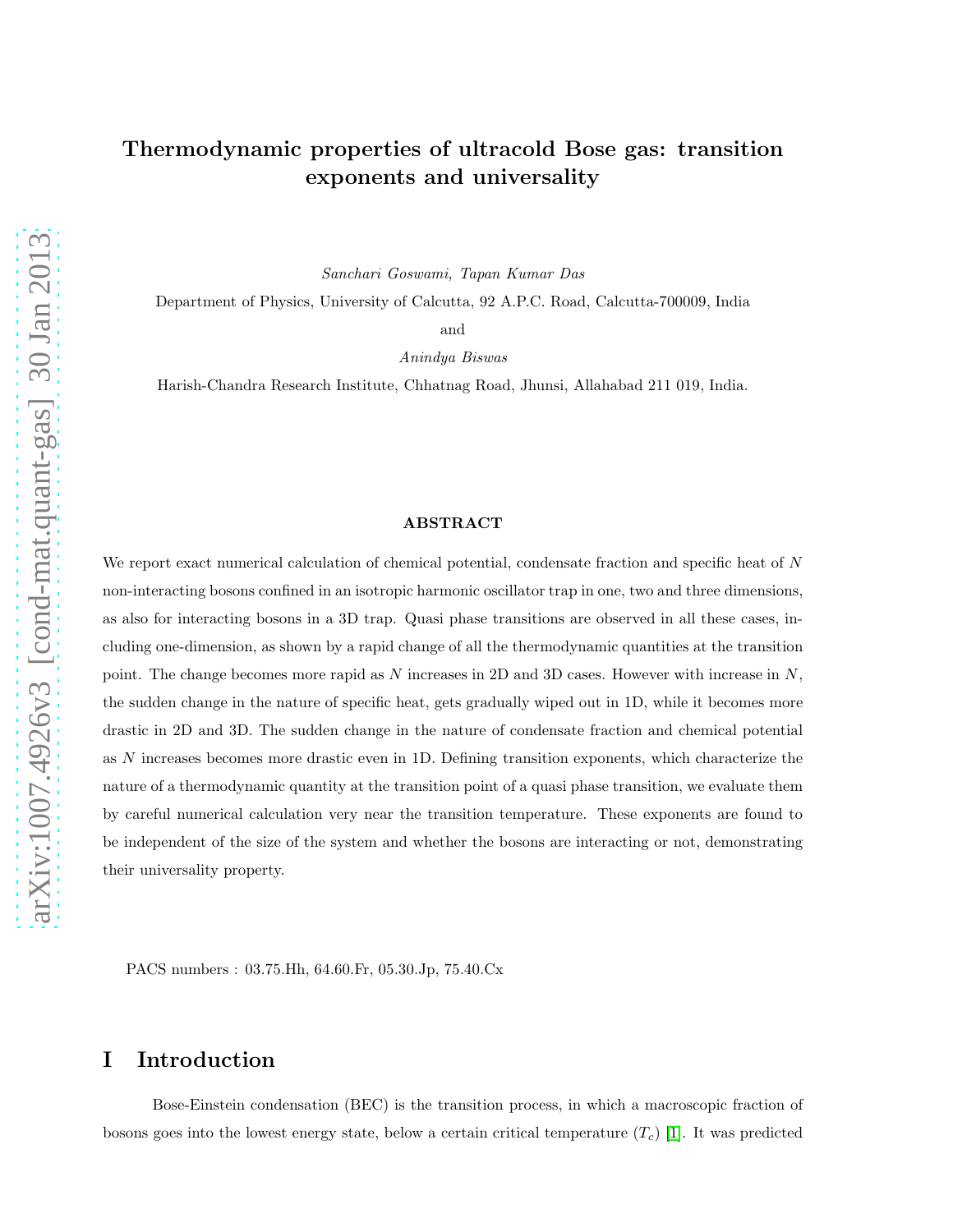by Einstein in 1925, based on Bose's explanation of black body radiation and experimentally observed in harmonically trapped bosonic alkali atoms in 1995 (for details see Ref. [\[2\]](#page-18-1)). BEC is generally considered as a phase transition in the thermodynamic limit, *i.e.* when the number of bosons  $(N)$  goes to infinity. At a phase transition, thermodynamic quantities usually display a critical behavior. Hence it is essential to know how such quantities change at and across  $T_c$ . Unfortunately, their analytic expressions – known over many decades – are obtained under several idealized simplifying conditions, which are far from the actual laboratory situation. In some cases, the idealized treatment even gives wrong answers, as we will see below. Attempts have been made to partly relax the simplifying idealizations and use mathematical approximations to obtain analytic or semi-analytic expressions for thermodynamic quantities [\[8,](#page-18-2) [9,](#page-18-3) [10\]](#page-18-4). But a fully satisfactory analytic treatment is not possible, making a numerical investigation essential. In this communication, we present a numerical study of the critical behavior just across the BEC transition.

In standard text books [\[1,](#page-18-0) [3\]](#page-18-5), it is shown that BEC is possible in an ideal (i.e. non-interacting) and homogeneous (*i.e.* not confined) Bose gas below a finite critical temperature  $T_c^0$  (we use the superscript  $0$ to indicate the ideal case) in three and higher dimensions, while in two-dimension the critical temperature becomes zero and no BEC transition is possible in one-dimension. For a three-dimensional ideal and uniform Bose gas in the thermodynamic limit  $(N \to \infty)$ , the condensate fraction (defined as  $\frac{N_0}{N}$ , where  $N_0$  is the number of bosons in the lowest energy state) and the heat capacity, at a temperature  $T < T_c^0$ , are given by [\[1,](#page-18-0) [4\]](#page-18-6)

$$
\frac{N_0}{N} = 1 - \left(\frac{T}{T_c^0}\right)^{\frac{3}{2}},
$$
  

$$
C_N(T) = \frac{15}{4} N k_B \frac{\zeta(\frac{5}{2})}{\zeta(\frac{3}{2})} \left(\frac{T}{T_c^0}\right)^{\frac{3}{2}},
$$
 (1)

where  $k_B$  is the Boltzmann constant and  $\zeta(x) = \sum_{n=1}^{\infty} n^{-x}$  is the Riemann zeta function. It is assumed that the chemical potential  $(\mu)$  remains zero for  $T \leq T_c^0$ , and starts to decrease above  $T_c^0$ . Above  $T_c^0$ , condensate fraction vanishes, while the heat capacity takes an involved expression (see Eq. (12.66) of Ref [\[1\]](#page-18-0)). As functions of temperature, both condensate fraction and  $C<sub>N</sub>$  are continuous, while their first derivatives are discontinuous at  $T = T_c^0$  (see Fig. 12.9 of Ref. [\[1\]](#page-18-0)). This means that in this limit, BEC in an ideal and uniform Bose gas is a continuous phase transition process. The situation is quite different if the Bose gas is inhomogeneous, i.e., confined in a suitable trap [\[5\]](#page-18-7). Commonly used experimental traps are spherical or axially symmetric harmonic oscillator traps, for which  $\frac{N_0}{N} = 1 - \left(\frac{T}{T_c^0}\right)^3$  and  $C_N(T)$  has a finite discontinuity at  $T = T_c^0$  [\[4,](#page-18-6) [1,](#page-18-0) [5\]](#page-18-7) in the thermodynamic limit. Thus, the corresponding phase transition is of first order.

These analytic results are obtained under the following simplifying idealizations:

1. The derivation is done in the thermodynamic limit, while typical laboratory BECs contain a finite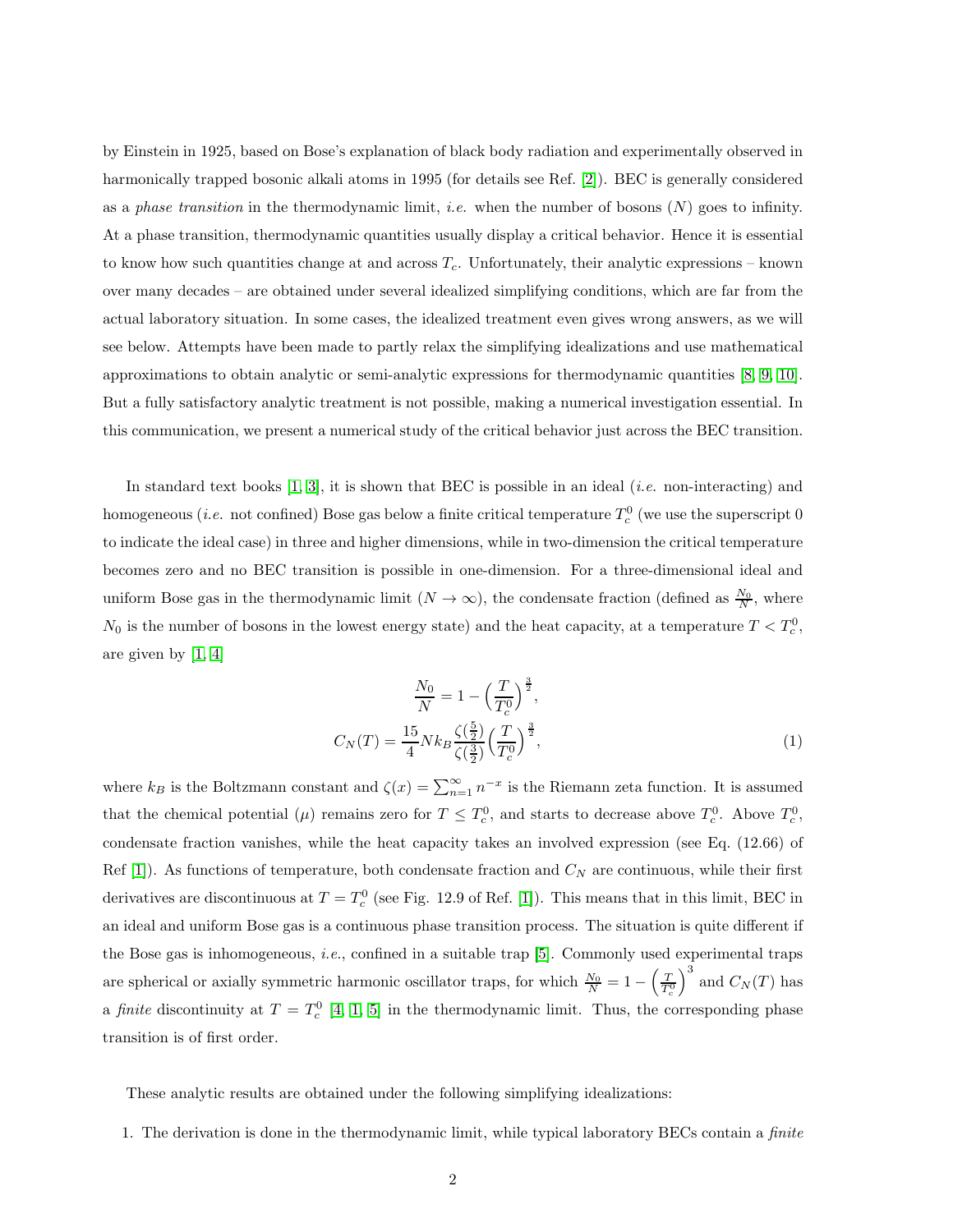number of atoms.

- 2. The spacing between energy levels of the Bose gas is assumed to be much smaller than  $k_BT$  for the temperatures under consideration, so that a sum over occupied energy levels can be replaced by an integral over energy. This semi-classical approximation is true only for an infinite, uniform system. However, if the condensate is confined in a finite trap  $(e.g.$  a harmonic trap), the level-spacing becomes appreciable and the approximation loses its validity. In the semi-classical approach, population of the lowest state is taken separately outside the integral, since the semi-classical density of states vanishes, while the Bose distribution function diverges at the lower limit.
- 3. The chemical potential  $(\mu)$  is assumed to remain zero for  $T \leq T_c^0$ . However, when the sum is evaluated exactly for a finite  $N, \mu$  (determined from the condition that the total number of bosons is N) decreases with increase of T, initially slowly from zero at  $T = 0$  up to  $T = T_c$  and then rapidly for  $T > T_c$ .
- 4. Interatomic interactions are disregarded. In reality atoms interact through well known interatomic interactions. At the very low energy and temperature of a BEC, the s-wave scattering length  $(a_s)$  governs the effective interaction. The latter can be repulsive as in <sup>87</sup>Rb and <sup>23</sup>Na atoms, or attractive as in <sup>7</sup>Li atoms. It is also possible to 'tune' the interaction to any desired value using the Feshbach resonance [\[6\]](#page-18-8). The interactions have a profound effect on the condensate properties, as also on  $T_c$  [\[2\]](#page-18-1). In a harmonically trapped repulsive BEC, the hydrodynamic model shows that energy of most levels are lower than those of the corresponding non-interacting bosons [\[7\]](#page-18-9). Thus smaller thermal energy is needed to lift particles from the ground state. Consequently the critical temperature reduces appreciably.

Attempts have been made to remove some of these simplifying idealizations. Replacing the sum by an integration including semi-classical density of states, Bagnato and Kleppner [\[8\]](#page-18-2) showed that BEC is possible in one-dimension, if the trap is more confining than a parabolic potential, while in two-dimension, BEC is possible for any power law confining potential. Using a modified semi-classical approximation, Yukalov [\[9\]](#page-18-3) replaced the lower limit of integration from zero to a finite value given by the uncertainty relation. He thus removed the divergence at the lower limit of the integration to obtain Bose condensation for an arbitrary power law confinement in any dimension. Ketterle and van Druten [\[10\]](#page-18-4) obtained analytic expressions for the condensate fraction and  $T_c$ , after relaxing the first two conditions: treating the sums appropriately for a finite  $N$  and using some mathematical approximations. They demonstrated that BEC is possible in three, two and even one dimensional harmonic traps. This is in sharp contrast with the semi-classical treatment. The critical temperature in one dimension is higher than in three dimensional traps and therefore more convenient for experimental achievement of BEC in quasi-one dimensional traps. However, they still assumed  $\mu = 0$  for  $T \leq T_c$  and considered only non-interacting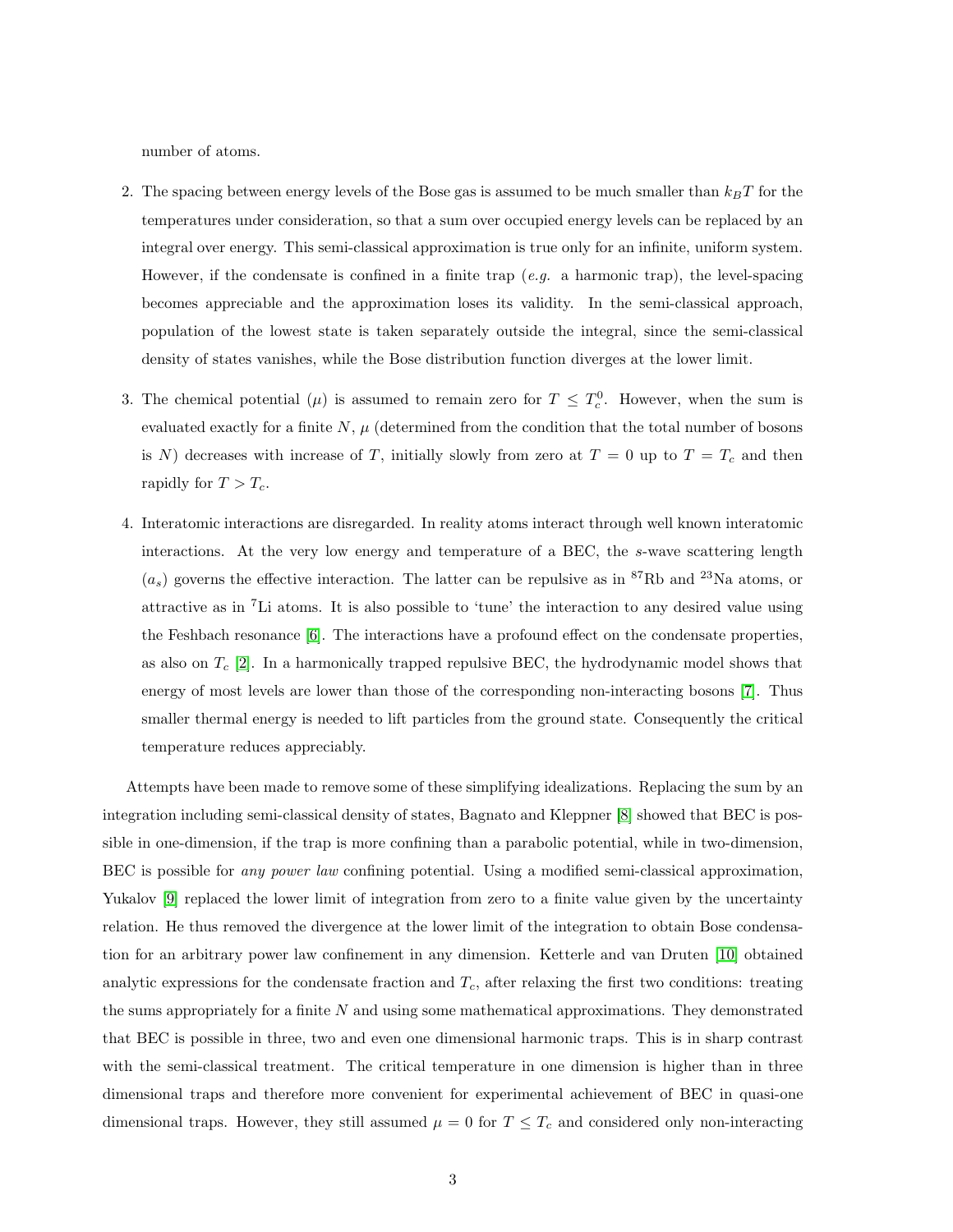bosons. All these attempts still retain some of the simplifying assumptions. Moreover, it is not always possible to get analytic expressions valid at  $T_c$ , approaching it both from below as also from above.

In the exact treatment of finite systems, in which sums are evaluated exactly, all thermodynamic quantities become continuous functions of  $T$  [\[11,](#page-18-10) [12\]](#page-18-11). Consequently, there is no strictly critical temperature in such a system, although for large enough  $N$ , there is a distinct change in the nature of the curves over a small interval around a particular temperature, referred to as the transition temperature  $(T_c)$ . For very large N, the first derivatives tend to exhibit a discontinuity at  $T_c$ . Thus in the strict sense, there is no phase transition in a finite inhomogeneous system. The effects of semi-classical approximations in infinite systems and disregard of inter-particle interactions make  $T_c^0$  appreciably larger than  $T_c$ .

For a true phase transition, one can define *critical exponents*, which characterize the nature of phase transition and its universal properties [\[13\]](#page-18-12). When the transition from the condensed phase to the Bose gas phase is gradual and there is no true phase transition, the critical exponents vanish. Still, for a large enough N. there is a sharp enough transition, which we refer to as *quasi phase transition* (QPT). In this case, we define a transition exponent (TE), which shows the characteristic nature of the thermodynamic quantity across the transition temperature. In this work, we evaluate and examine the transition exponents (defined in the next Section) to provide an understanding of the nature of thermodynamical quantities near a quasi phase transition. Since a laboratory condensate contains interacting atoms, we also investigate interacting condensates. Inclusion of interatomic interactions, makes the many-body problem non-trivial. We use the correlated potential harmonic expansion method (CPHEM) [\[14\]](#page-18-13) for solving the interacting many-body system.

The paper is organized as follows. Sec. II presents the theoretical background, providing definitions and basic equations. Sub-section II.A defines the transition exponent for a quasi phase transition. In the next sub-section we discuss how thermodynamic quantities and TE can be evaluated for a finite system. A third sub-section is included to briefly outline the CPHEM. Sec. III presents the results of our calculation and finally we draw our conclusions after a brief summary in Sec. IV.

## II Theoretical background

### II.1 Transition exponent for a quasi phase transition

An important physical quantity in connection with a true phase transition at a critical point is the critical exponent. A critical point is characterized by divergences or discontinuities in thermodynamic quantities, depending on the nature of the thermodynamic quantity and dimensionality of the system.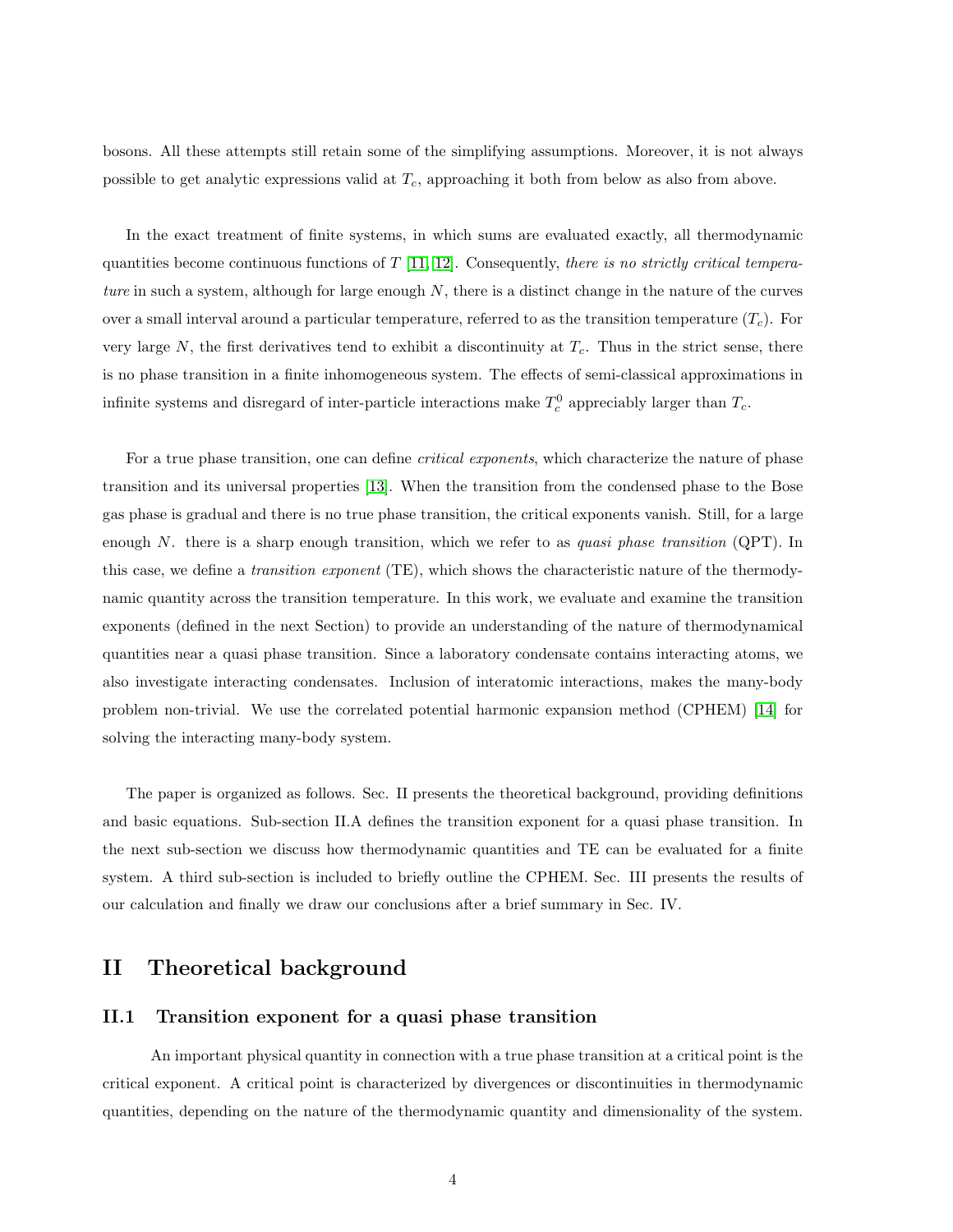Thus the thermodynamic quantity may cease to be analytic at the critical point. The critical exponent is useful in understanding the rapidly changing behavior of thermodynamic functions at the critical temperature  $(T_c^0)$ . In terms of a reduced temperature

$$
t = \frac{T - T_c^0}{T_c^0},\tag{2}
$$

which is a dimensionless measure of the deviation of temperature from the critical temperature, one can define the critical exponent  $(\lambda)$  for a thermodynamic function  $F(t)$  as [\[13\]](#page-18-12)

$$
\lambda = \lim_{t \to 0} \frac{\ln |F(t)|}{\ln |t|}.
$$
\n(3)

This corresponds to  $F(t) \sim |t|^{\lambda}$ , for small values of |t|. Obviously, at the critical temperature,  $F(t)$  must either vanish or be singular, depending on the sign of  $\lambda$  (for  $\lambda \neq 0$ ). But sometimes (particularly in a QPT) thermodynamic quantities are neither singular, nor do they vanish at the transition temperature. A typical example is the heat capacity of a BEC, either a finite one or in the thermodynamic limit. In such cases, one can take  $F(t)$  to be the difference of the desired thermodynamic function at T and its value at  $T_c$ . Indeed, in this case,  $\lambda$  is zero and the following prescription will give  $\lambda_1$  (which must be positive) of the relation [\[13\]](#page-18-12)

$$
F(t) = F(0) + b|t|^{\lambda_1} + \dots \tag{4}
$$

Since in this case,  $\lambda$  is zero,  $\lambda_1$  is the leading exponent of interest. The nature of the thermodynamic function near the critical point is determined by  $\lambda_1$ . Hence for such a situation, we define  $\lambda_1$  as the transition exponent, given by

<span id="page-4-0"></span>
$$
\lambda_1 = \lim_{t \to 0} \frac{\ln |F(t) - F(0)|}{\ln |t|}.
$$
\n(5)

For  $T < T_c^0$ , the condensate fraction for non-interacting bosons in the thermodynamic limit is  $\frac{N_0}{N}$  $1 - (\frac{T}{T_c^0})^{\alpha}$ , where  $\alpha = \frac{3}{2}$  for a uniform system, while  $\alpha = 3$  for bosons in a 3-D harmonic trap. Then it is easy to see that  $\lambda = 1$ . For the heat capacity,  $C_N(T)/(\alpha N k_B) = a(T/T_c^0)^\alpha$  (a being a constant) and one has  $\lambda = 0$ . On the other hand, chemical potential remains zero for  $T \le T_c^0$  and for  $T > T_c^0$  it is obtained numerically even in the thermodynamic limit [\[1\]](#page-18-0). Hence no closed analytic form is possible and numerical analysis is the only possibility. Thus for chemical potential  $\lambda$  is undefined for  $T < T_c^0$ and has to be obtained numerically for  $T > T_c^0$ , even in the thermodynamic limit.

For QPT with N small, the thermodynamic functions are smooth across the transition region. If the function does not have an extremum at  $T_c$  [like chemical potential and condensate fraction in 1-D, 2-D and 3-D and specific heat in 1-D (see later)] a simple Taylor series expansion shows that  $\lambda = 0$ and  $\lambda_1 = 1$ . On the other hand heat capacity in 2-D and 3-D (for both interacting and non-interacting bosons) has a maximum and one sees that  $\lambda = 0$  while  $\lambda_1 = 2$ . But in the  $N \to \infty$  limit, exact numerical calculation shows a *sharp fall* in the value of  $C<sub>N</sub>(T)$ . For a mathematical discontinuity,  $\lambda_1$  may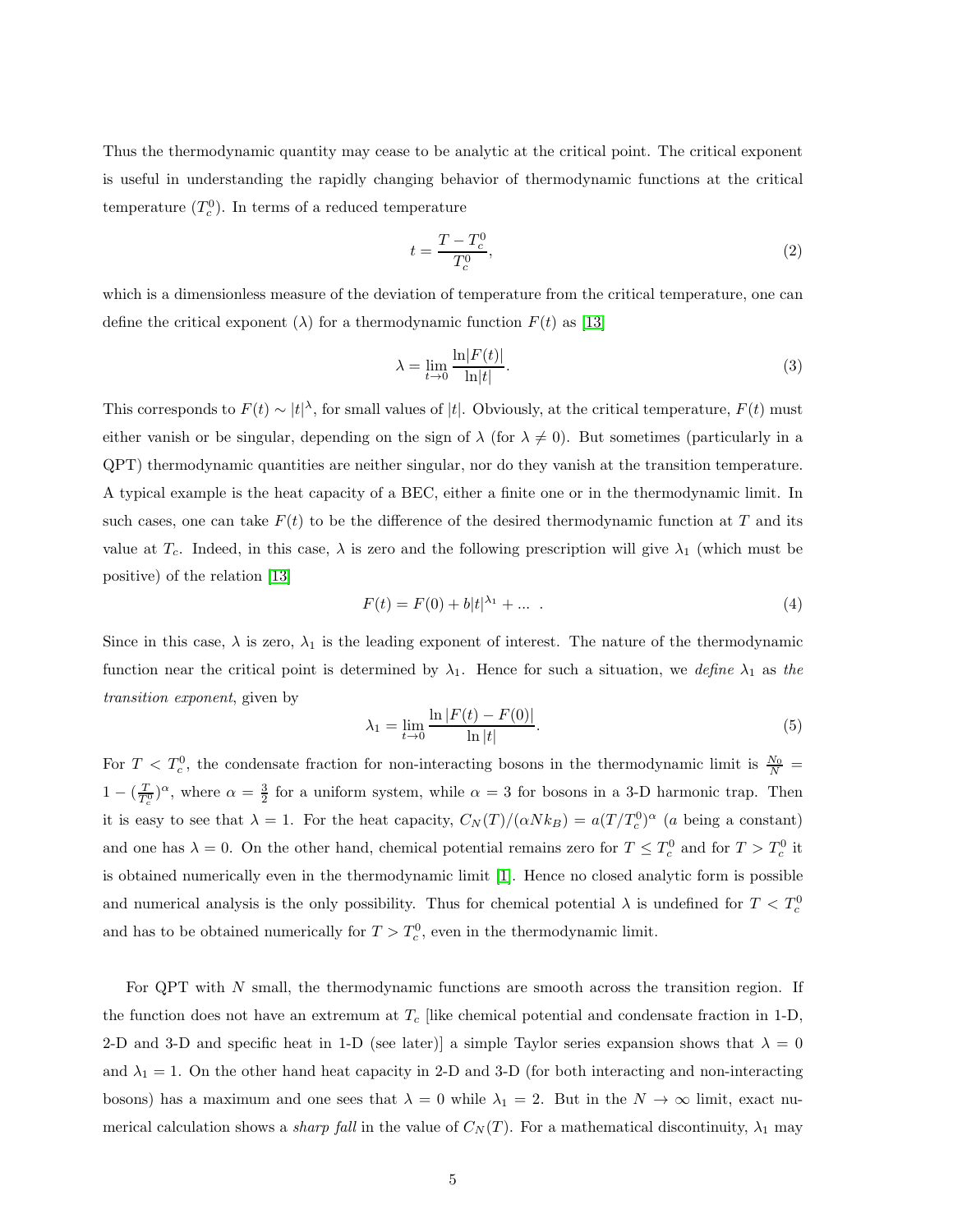be different from 2, and may have different values for  $T < T_c$  and for  $T > T_c$ . Thus it is interesting to calculate  $\lambda_1$  numerically for a large enough value of N, to understand how the thermodynamic function changes across the transition region, as N increases.

An important characteristic property is the universality of the critical exponent. The value of  $\lambda$  does not depend on the interatomic interaction or detailed nature of the system. Its value depends only on the dimension of the system and the symmetry of the order parameter [\[13\]](#page-18-12). We expect a similar universality property satisfied by the transition exponents  $(\lambda_1)$  as well. In the present work, we calculate transition exponents for a number of thermodynamic functions of the BEC in different cases and investigate whether they depend on the system parameters. We consider a non-interacting Bose gas trapped in a harmonic oscillator potential in one, two and three dimensions. Finally, we also include realistic interatomic interactions in an approximate many-body treatment of the real Bose gas. As discussed earlier, thermodynamic functions like specific heat, condensate fraction and chemical potential depend on the dimension of the system, the choice of the trap potential, whether interatomic interactions are included or not, etc. But transition exponents extracted from them may display a universal property, similar to that exhibited by the critical exponents in a true phase transition. Our present work aims to explore whether the transition exponents exhibit an underlying universality.

### II.2 System of non-interacting bosons

In this sub-section, we consider  $N$  non-interacting bosonic atoms trapped in an isotropic harmonic potential of frequency  $\omega$  in d-dimensional space  $(d = 1, 2, 3)$ . The energy scale is so chosen that the single particle ground state is at zero energy. The energy eigenvalues  $E_n$   $(n = 0, 1, 2, ...)$  are given by

$$
E_n = n\hbar\omega\tag{6}
$$

The number of particles in the *n*-th state with energy  $E_n$  at a temperature T is given by the Bose distribution function

<span id="page-5-0"></span>
$$
f(E_n) = \frac{1}{e^{\beta(E_n - \mu)} - 1} \tag{7}
$$

where  $\beta = 1/k_BT$  and  $\mu$  is the chemical potential. The latter is determined from the constraint that the total number of particles is N

<span id="page-5-1"></span>
$$
N = \sum_{n=0}^{+\infty} \gamma_n f(E_n),\tag{8}
$$

where  $\gamma_n$  is the degeneracy of the *n*-th level. It is 1,  $(n + 1)$  and  $\frac{(n+1)(n+2)}{2}$  for the one-, two- and three-dimensional harmonic oscillator respectively. Clearly,  $\mu$  has a temperature dependence. The total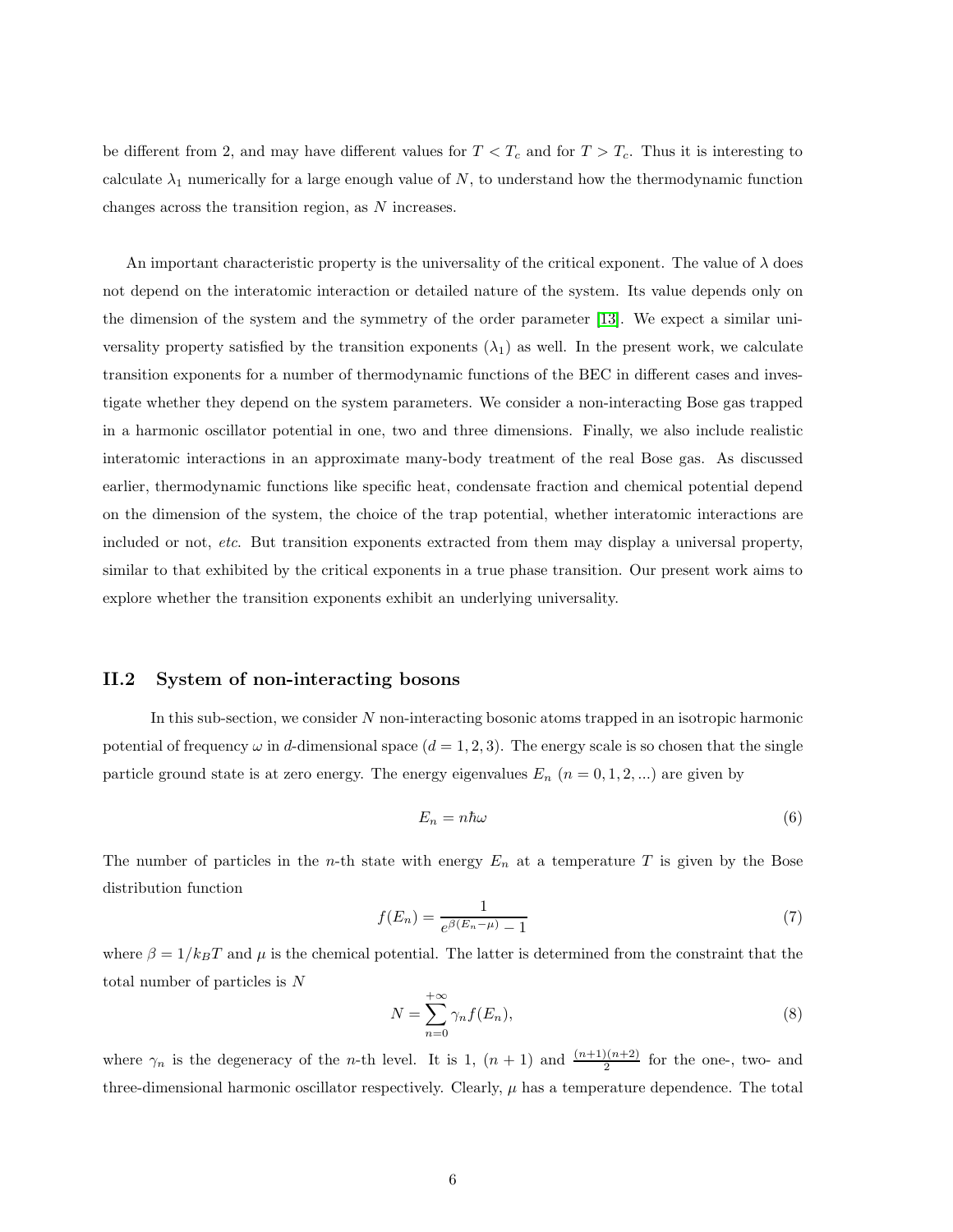energy for the system is given by

<span id="page-6-0"></span>
$$
E(N,T) = \sum_{n=0}^{+\infty} \gamma_n f(E_n) E_n
$$
\n(9)

The specific heat for fixed particle number  $(N)$  is calculated using the relation

<span id="page-6-1"></span>
$$
C_N(T) = \frac{\partial E(N, T)}{\partial T} \tag{10}
$$

Using  $(7)$ ,  $(9)$ ,  $(10)$ , one can obtain the heat capacity as

<span id="page-6-3"></span>
$$
C_N(T) = \beta \sum_{n=0}^{+\infty} \frac{\gamma_n E_n \exp\left(\beta(E_n - \mu)\right)}{(\exp\left(\beta(E_n - \mu)\right) - 1)^2} \left[\frac{E_n - \mu}{T} + \frac{\partial \mu}{\partial T}\right]
$$

$$
= \beta \sum_{n=0}^{+\infty} \frac{\gamma_n E_n \exp\left(\beta(E_n - \mu)\right)}{(\exp\left(\beta(E_n - \mu)\right) - 1)^2} \left[\frac{E_n - \mu}{T} - \frac{\sum_{m=0}^{+\infty} \gamma_m (E_m - \mu) \exp\left(\beta(E_m - \mu)\right) (f(E_m))^2}{T \sum_{p=0}^{+\infty} \gamma_p \exp\left(\beta(E_p - \mu)\right) (f(E_p))^2}\right].
$$
(11)

In the semi-classical treatment,  $\mu$  is assumed to remain zero for  $T \leq T_c^0$  and start decreasing for  $T > T_c^0$ . But a numerical solution of Eq. [\(8\)](#page-5-1) for a *finite* N shows that  $\mu$  decreases very slowly from its maximum value (zero) at  $T = 0$ , as T increases in the interval  $T \leq T_c$ . The rate of decrease becoming suddenly rapid at the transition temperature  $T_c$ . Thus, in this case there is no sharp critical temperature. The heat capacity also becomes a smooth function of  $T$ , attaining a maximum at a temperature, at which  $\mu$  suddenly becomes a rapidly decreasing function of T (except for the one-dimensional case, see below). The transition temperature  $T_c$  is usually defined as the temperature at which  $C_N(T)$  is a maximum [\[11\]](#page-18-10)

<span id="page-6-2"></span>
$$
\left. \frac{\partial C_N(T)}{\partial T} \right|_{T_c} = 0. \tag{12}
$$

We use our definition of TE, Eq. [\(5\)](#page-4-0), separately for  $T > T_c$  and  $T < T_c$  (denoted by the superscripts  $+$  and  $-$  respectively), for different thermodynamic functions  $(X)$ 

$$
\lambda_1^{X,\pm} = \lim_{t \to 0\pm} \frac{\ln |F^X(t) - F^X(0)|}{\ln |t|},\tag{13}
$$

where  $t = (T - T_c)/T_c$  and X stands for chemical potential (chempot), condensate fraction (condfrac) and specific heat (spht) and  $F^X(t)$  is  $\mu(t)$ ,  $\frac{N_0}{N}(t)$  and  $C_N(t)$  respectively. For all thermodynamic functions, we use the same transition temperature defined by Eq. [\(12\)](#page-6-2).

#### II.3 Realistic interacting bosons

For the interacting case, one has to solve the many-body Schrödinger equation. An essentially exact solution is possible by the diffusion Monte Carlo (DMC) method [\[15\]](#page-18-14). However, this has been done only for N less than  $\sim$  100. The mean-field approach together with the assumption of a contact twobody interaction leads to the commonly used Gross-Pitaevskii equation (GPE) [\[2\]](#page-18-1). In this approach, all correlations are disregarded and no realistic two-body interaction can be used. In addition, for an attractive BEC, there is a pathological singularity at the origin [\[16\]](#page-18-15). Hence, we adopt a simplified fewbody technique, called correlated potential harmonics expansion method (CPHEM) [\[17,](#page-18-16) [14\]](#page-18-13), in which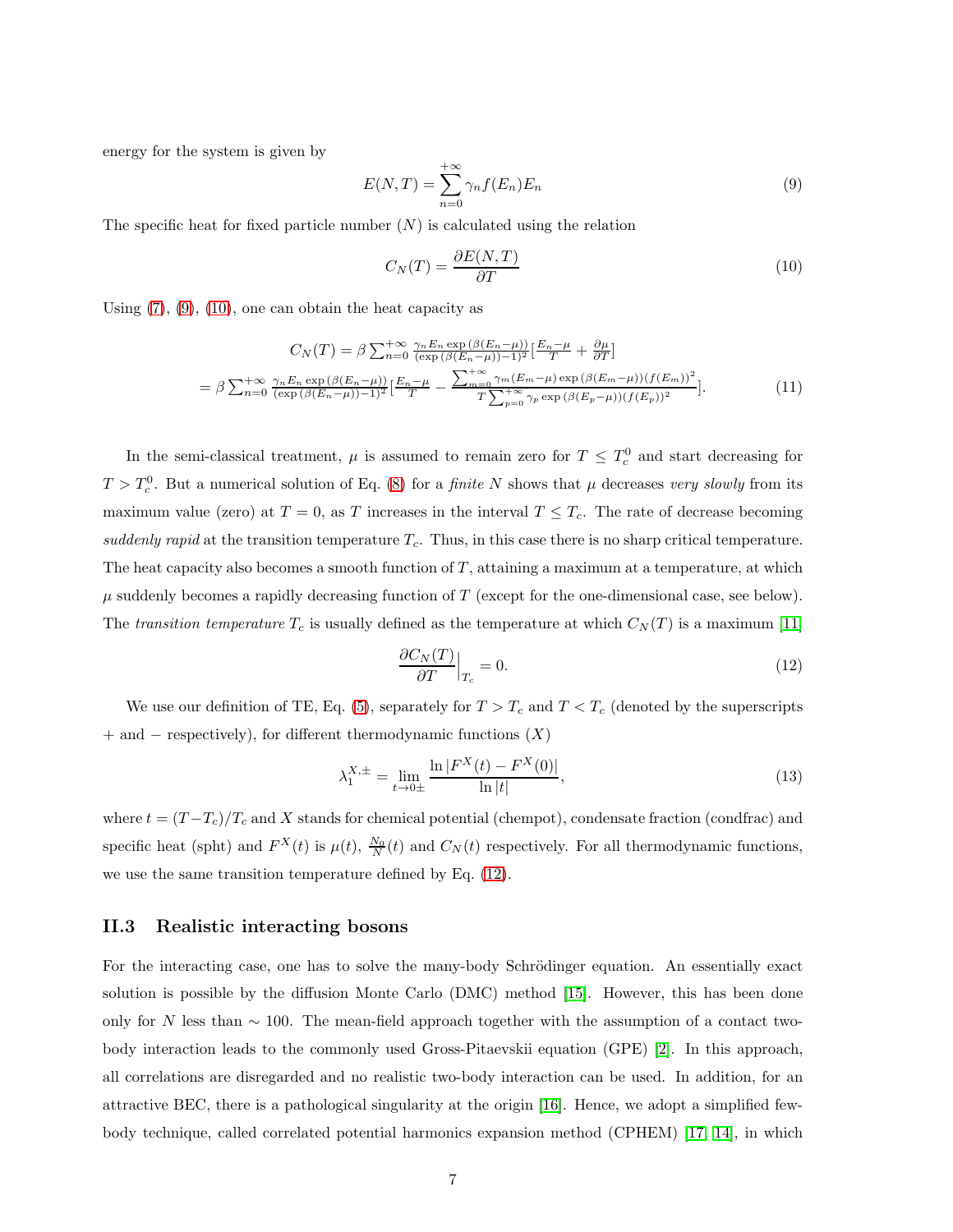all two-body correlations are retained, but higher-body correlations are neglected. Disregard of higherorder correlations is manifestly justified for a laboratory BEC, since it is designed to be so dilute that three-body collisions do not take place, to preclude formation of molecules and consequent depletion of the condensate through thee-body recombination. Furthermore, any realistic interatomic interaction can be incorporated in the CPHEM. This technique has been successfully applied to both repulsive and attractive BECs [\[18\]](#page-18-17).

In the following, we review the CPHEM very briefly. Interested readers can get the details from Refs. [\[17,](#page-18-16) [14\]](#page-18-13). Schrödinder equation for the relative motion of a system of N identical spinless bosons, interacting via pair-wise potential V and trapped by  $V_{trap}$  is

$$
\[ -\frac{\hbar^2}{m} \sum_{i=1}^{N} \nabla_{\vec{\zeta}_i}^2 + V_{trap}(\vec{\zeta}_1, ..., \vec{\zeta}_N) + V(\vec{\zeta}_1, ..., \vec{\zeta}_N) - E_R \] \psi(\vec{\zeta}_1, ..., \vec{\zeta}_N) = 0, \tag{14}
$$

where  $\{\vec{\zeta}_1, \vec{\zeta}_2, \ldots, \vec{\zeta}_N\}$  is the set of  $\mathcal{N} = (N-1)$  Jacobi vectors, which are the relative variables, after separation of the center of mass motion [\[19\]](#page-19-0) and  $E_R$  is the energy of the relative motion. A global length called 'hyperradius' is defined as

$$
r = \left[\sum_{i=1}^{N} \zeta_i^2\right]^{\frac{1}{2}}.\tag{15}
$$

This, together with a set of  $(3\mathcal{N} - 1)$  'hyperangles', constituted by 2N polar angles of N Jacobi vectors and  $(N - 1)$  angles defining their relative lengths [\[19\]](#page-19-0) define the hyperspherical variables, replacing the Jacobi vectors. These are 3N -dimensional analogue of 3-dimensional spherical polar coordinates. Likewise, the 3N -dimensional analogue of spherical harmonics are the hyperspherical harmonics (HH). These are the eigenfunctions of the grand orbital operator, which is the hyperangular part of the  $3\mathcal{N}$ dimensional Laplace operator  $\sum_{i=1}^{N} \nabla_{\vec{\zeta}_i}^2$  [\[19\]](#page-19-0). It is natural to expand  $\psi$  in the complete set of HH, giving rise to the hyperspherical harmonics expansion method (HHEM). But the degeneracy of the HH basis increases very rapidly with  $N$ . Consequently, imposition of symmetry and calculation of matrix elements become practically impossible for  $N > 3$ . Use of the full HH basis for the expansion of  $\psi$  includes all many-body correlations in the wave function. However as mentioned earlier, a typical laboratory BEC is designed to be physically very dilute, since otherwise three-body collisions will lead to formation of molecules and consequent depletion of the condensate [\[2\]](#page-18-1). This means that three- and higher-body correlations are negligible in such condensates. Hence  $\psi$  can be decomposed into interacting-pair Faddeev components,  $\psi_{ij}$  (which becomes a function of the  $(ij)$ -pair separation  $\vec{r}_{ij}$  and hyperradius r only, due to neglect of higher than two-body correlations)

$$
\psi = \sum_{i,j>i}^{N} \psi_{ij}(\vec{r}_{ij},r). \tag{16}
$$

Then, instead of the full HH basis, one can choose a subset, called potential harmonics (PH) subset [\[20\]](#page-19-1) for the expansion of  $\psi_{ij}$ . The PH subset is defined as the subset of HH necessary for the expansion of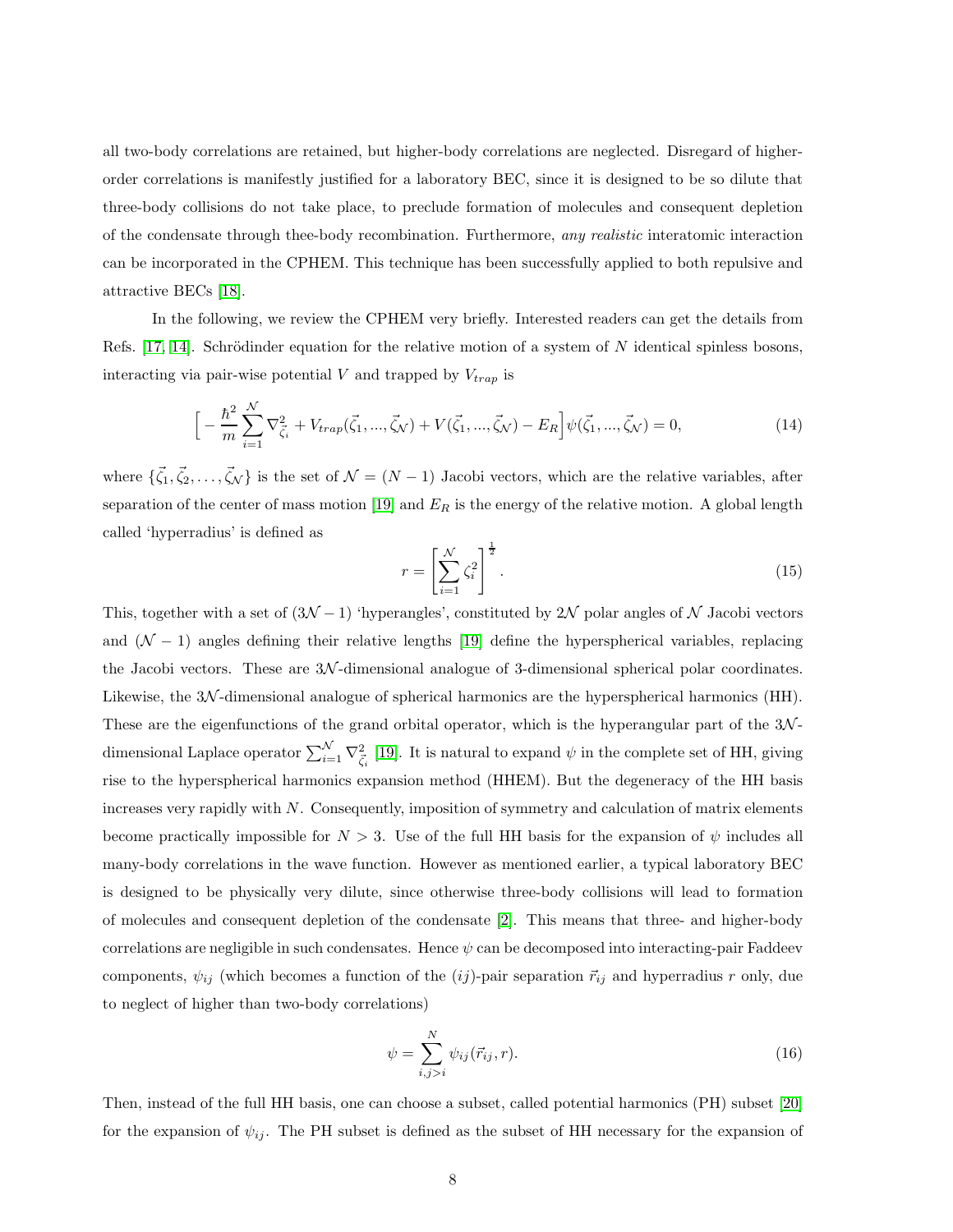the two-body interaction,  $V(\vec{r}_{ij})$ . Since  $\psi_{ij}$  is a function of  $\vec{r}_{ij}$  and r only, the PH basis is sufficient for its expansion, which reads

<span id="page-8-0"></span>
$$
\psi_{ij}(\vec{r}_{ij},r) = r^{-\frac{(3\mathcal{N}-1)}{2}} \sum_{K} \mathcal{P}_{2K+l}^{lm}(\Omega_{\mathcal{N}}^{ij}) u_K^l(r),\tag{17}
$$

where  $\mathcal{P}_{2K+l}^{lm}(\Omega^{ij}_{\mathcal{N}})$  is a potential harmonic [\[20\]](#page-19-1). The r-dependent factor in front is included to remove the first derivative with respect to r. Although each HH is in general a function of all  $3\mathcal{N} - 1$  hyperangles,  $\Omega_N^{ij}$ , the PH, being a subset of HH sufficient for the expansion of  $V(\vec{r}_{ij})$ , is a function of only three hyperangles: polar angles of  $\vec{r}_{ij}$  and a hyperangle ( $\phi$ ) defined through  $r_{ij} = r \cos \phi$ . Corresponding quantum numbers are  $l, m$  and  $K$ . This corresponds physically to freezing all irrelevant degrees of freedom, and setting corresponding quantum numbers to zero. The physical picture is that when the  $(ij)$ -pair interacts, rest of particles are inert spectators and do not contribute to orbital and grand-orbital angular momenta. Thus the orbital angular momentum of the system is contributed by the interacting pair only [\[17,](#page-18-16) [14\]](#page-18-13). Substitution of the expansion, Eq. [\(17\)](#page-8-0) in the Faddeev equation for the  $(ij)$ -partition

<span id="page-8-2"></span>
$$
\left(-\frac{\hbar^2}{m}\sum_{i=1}^N \nabla_{\vec{\zeta}_i}^2 + V_{trap} - E_R\right)\psi_{ij} = -V(r_{ij})\sum_{k,l>k}^N \psi_{kl},\tag{18}
$$

and projection on the PH corresponding to the  $(ij)$ -partition give a set of coupled differential equations in r. Any suitable interatomic potential can be chosen for  $V(\vec{r}_{ij})$ . Realistic potentials have a strong repulsion at very short separations. Hence  $\psi_{ij}$  should be extremely small at such separations. On the other hand, the leading potential harmonics (corresponding to  $K = 0$  and small K values) of Eq. [\(17\)](#page-8-0) are appreciably large for small  $r_{ij}$ , resulting in a very slow rate of convergence. This is corrected by inclusion of an additional correlation function,  $\eta(\vec{r}_{ij})$ , which simulates the nature of  $\psi_{ij}(\vec{r}_{ij}, r)$  for small  $r_{ij}$ 

<span id="page-8-1"></span>
$$
\psi_{ij}(\vec{r}_{ij},r) = r^{-\frac{(3\mathcal{N}-1)}{2}} \sum_{K} \mathcal{P}_{2K+l}^{lm}(\Omega_{\mathcal{N}}^{ij}) u_K^l(r) \eta(\vec{r}_{ij}). \tag{19}
$$

Note that the energy of the interacting pair in the condensate is negligibly small compared with the energy scale of the interatomic interaction. Hence at small values of  $r_{ij}$ ,  $\psi_{ij}$  should behave as the zero energy solution,  $\eta(\vec{r}_{ij})$ , of the interacting pair

<span id="page-8-3"></span>
$$
-\frac{\hbar^2}{m} \frac{1}{r_{ij}^2} \frac{d}{dr_{ij}} \left( r_{ij}^2 \frac{d\eta(r_{ij})}{dr_{ij}} \right) + V(r_{ij})\eta(r_{ij}) = 0.
$$
 (20)

With the addition of this intuitive *short-range correlation function*, rate of convergence is dramatically improved. Moreover, the asymptotic form of  $\eta(\vec{r}_{ij})$  is  $C(1 - a_s/r_{ij})$ , which depends on the s-wave scattering length  $(a_s)$  [\[4\]](#page-18-6). Hence the short-range repulsion of the realistic two-body potential can be adjusted to correspond to the appropriate  $a<sub>s</sub>$  (specifying the effective two-body interaction) for the chosen condensate.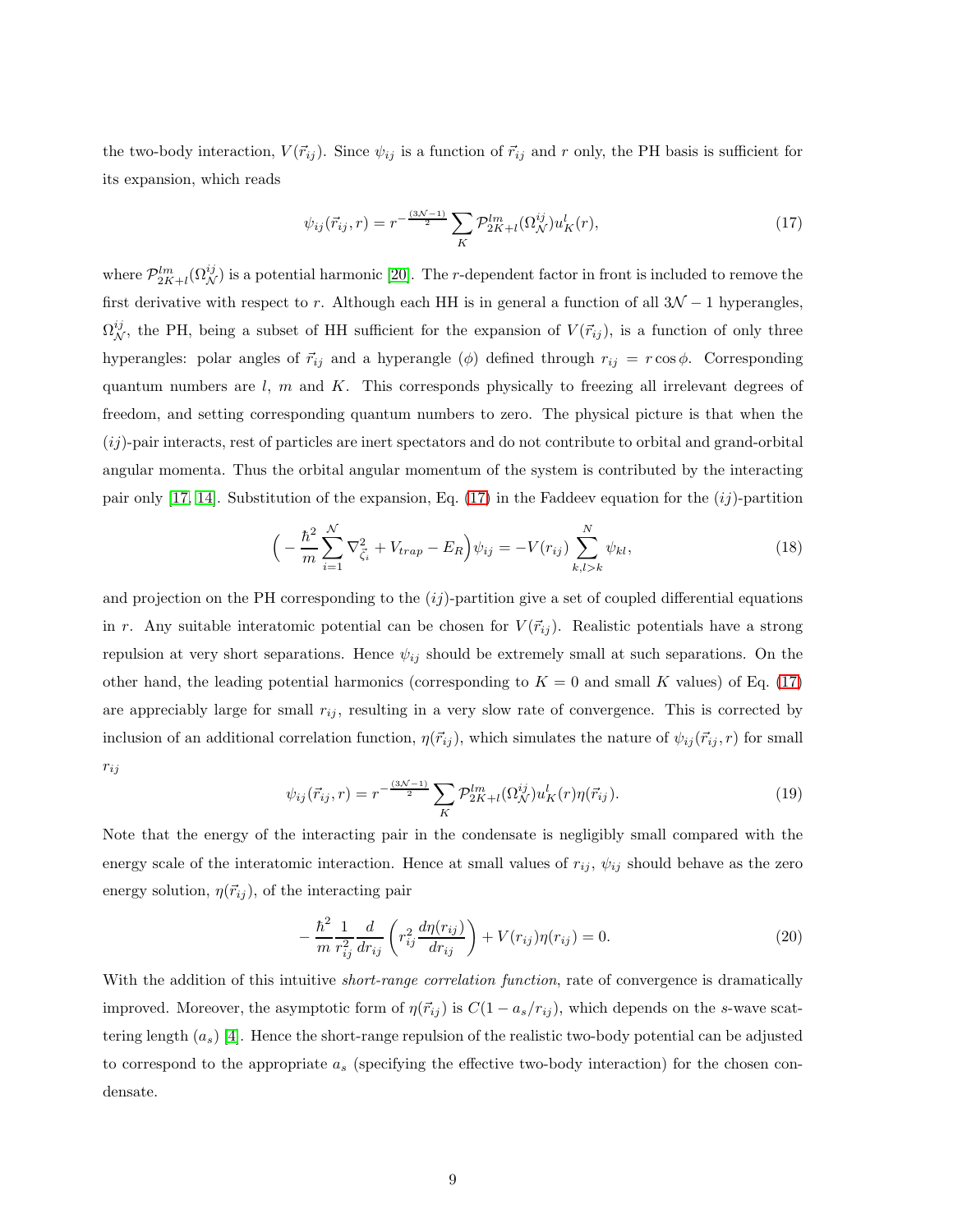Substitution of the expansion, Eq. [\(19\)](#page-8-1) in Eq. [\(18\)](#page-8-2) followed by projection on the PH corresponding to the  $(ij)$ -partition give a set of coupled differential equations (CDE)

<span id="page-9-0"></span>
$$
\left[ -\frac{\hbar^2}{m} \frac{d^2}{dr^2} + \frac{\hbar^2}{mr^2} \{ \mathcal{L}(\mathcal{L} + 1) + 4K(K + \alpha + \beta + 1) \} + V_{trap}(r) - E_R \right] U_{Kl}(r) + \sum_{K'} f_{Kl} V_{KK'}(r) f_{K'l} U_{K'l}(r) = 0, \tag{21}
$$

where  $U_{Kl}(r) = f_{Kl}u_K^l(r)$ ,  $\mathcal{L} = l + \frac{3N-6}{2}$ ,  $\alpha = \frac{3N-8}{2}$ ,  $\beta = l + \frac{1}{2}$ . *l* is the orbital angular momentum of the condensate. The constant  $f_{Kl}^2$  is the overlap of the PH for interacting partition with the sum of PHs corresponding to all partitions [\[20\]](#page-19-1). The correlated potential matrix element  $V_{KK'}(r)$  is given by [\[14\]](#page-18-13)

<span id="page-9-1"></span>
$$
V_{KK'}(r) = (h_K^{\alpha\beta} h_{K'}^{\alpha\beta})^{-\frac{1}{2}} \int_{-1}^{+1} P_K^{\alpha\beta}(z) V\left(r\sqrt{\frac{1+z}{2}}\right) P_{K'}^{\alpha\beta}(z) \eta\left(r\sqrt{\frac{1+z}{2}}\right) W_l(z) dz,
$$
\n(22)

where  $h_K^{\alpha\beta}$  and  $W_l(z)$  are respectively the norm and weight function [\[21\]](#page-19-2) of the Jacobi polynomial  $P_K^{\alpha\beta}(z)$ . Since  $\eta(\vec{r}_{ij})$  is included, the expansion basis is no longer orthogonal. One can follow standard procedure for non-orthogonal basis. However, dependence on r of the overlap matrix complicates this procedure. On the other hand, we found that  $\eta(r_{ij})$  obtained numerically from Eq. [\(20\)](#page-8-3) differs appreciably from a constant value only in a very small interval of small  $r_{ij}$  values. Hence  $\langle \mathcal{P}_{2K+l}^{lm}(\Omega_N^{(ij)}) | \mathcal{P}_{2K+l}^{lm}(\Omega_N^{(kl)}) \eta(r_{kl}) >$  is nearly independent of r. Disregarding its derivatives we approximately get Eq. [\(21\)](#page-9-0), with  $V_{KK'}(r)$  given by Eq. [\(22\)](#page-9-1). The fact that the overlap is not one is taken through the asymptotic constant C of  $\eta(r_{ij})$ . This implies that pairs of atoms at very low energy interact via an effective interaction  $V(r_{ij})\eta(r_{ij})$ . This can be understood as follows. Atoms having a very large de Broglie wave length at extremely low energy cannot come too close to feel the actual atom-atom potential, which is very strong. In this limit the total scattering cross section is  $4\pi |a_s|^2$  and  $a_s$  specifies the *effective atom-atom interaction* in the zero energy limit [\[4,](#page-18-6) [2\]](#page-18-1). A fairly fast computer code can solve Eq. [\(21\)](#page-9-0) using the hyperspherical adiabatic approximation [\[22\]](#page-19-3) with upto 15000 particles in the condensate. This technique has been tested against known results, both experimental ones and theoretical ones calculated by other authors, for repulsive as well as attractive condensates [\[17,](#page-18-16) [14,](#page-18-13) [18\]](#page-18-17). The realistic van der Waals (vdW) potential is used to obtain a large number of energy eigenvalues of the entire BEC for different orbital angular momenta of the system. These are then used in Eq.[\(8\)](#page-5-1) to calculate the chemical potential at a chosen temperature T. Note that in this case, the sums over n in Eqs.[\(8\)](#page-5-1), [\(9\)](#page-6-0) and (11) are to be replaced by double sums over  $\{n, l\}$  and  $\gamma_n$  is replaced by  $(2l + 1)$ . The energy eigenvalue  $E_{nl}$  is the energy of the *n*-th excitation for the orbital angular momentum l of the system. Finally Eq. (11) is used to calculate  $C<sub>N</sub>(T)$  [\[12\]](#page-18-11). Condensate fraction is obtained as  $\frac{N_0}{N}$ , where  $N_0$  is the  $(n = 0, l = 0)$  term of Eq.[\(8\)](#page-5-1).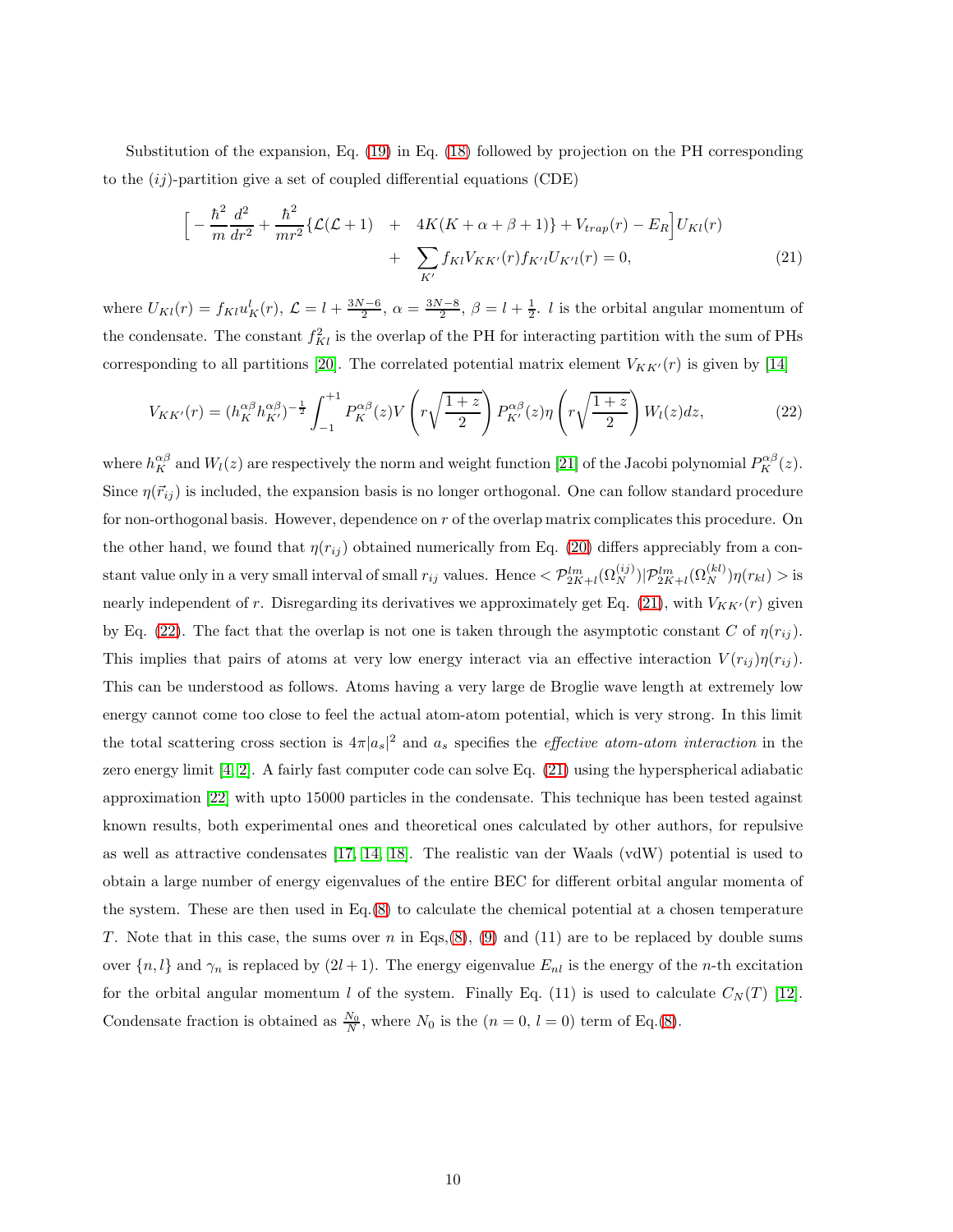### III Results

#### III.1 Non-interacting bosons

In this sub-section, we consider  $N$  non-interacting bosons in an isotropic harmonic trap in one, two and three dimensions. We first present the results for the one dimensional case. A plot of condensate fraction against  $k_BT/\hbar\omega$  shows a fast and almost linear drop for a considerable stretch, followed by a slowly decreasing part gradually going to zero as is shown in Fig. 1. The change over from the sharp linear drop to the gradually decreasing portion is fairly sudden for large  $N$ . This shows that a QPT occurs, in agreement with Ketterle and van Druten [\[10\]](#page-18-4), and in contradiction with semi-classical treatment in text books. In Ref. [\[10\]](#page-18-4), chemical potential was taken to be zero for  $T \leq T_c$ . This is strictly true in the thermodynamic limit only. When N is finite,  $\mu$  decreases slowly for  $T \leq T_c$ , then rapidly for  $T > T_c$ . In this case,  $C_N(T)$  is a monotonically increasing function (see below).



Figure 1: (Color online) Plot of condensate fraction as functions of  $k_BT/\hbar\omega$  for 100000 non-interacting bosons in a one-dimensional harmonic trap. The extrapolated straight portion with the horizontal axis of condensate fraction versus  $k_BT/\hbar\omega$  plot, as shown by the black dotted line gives the transition temperature  $k_BT_c/\hbar\omega$ .

In the absence of definition Eq. [\(12\)](#page-6-2), we take the transition temperature  $(k_BT_c/\hbar\omega)$  to be the intercept of the extrapolated straight portion with the horizontal axis of condensate fraction versus  $k_BT/\hbar\omega$  plot. This value is somewhat larger than that in Ref. [\[10\]](#page-18-4). In Table I, we present calculated values of  $k_B T_c/\hbar\omega$ for different N, together with the the values obtained from a numerical solution of Eq.  $(16)$  of Ref.  $[10]$ .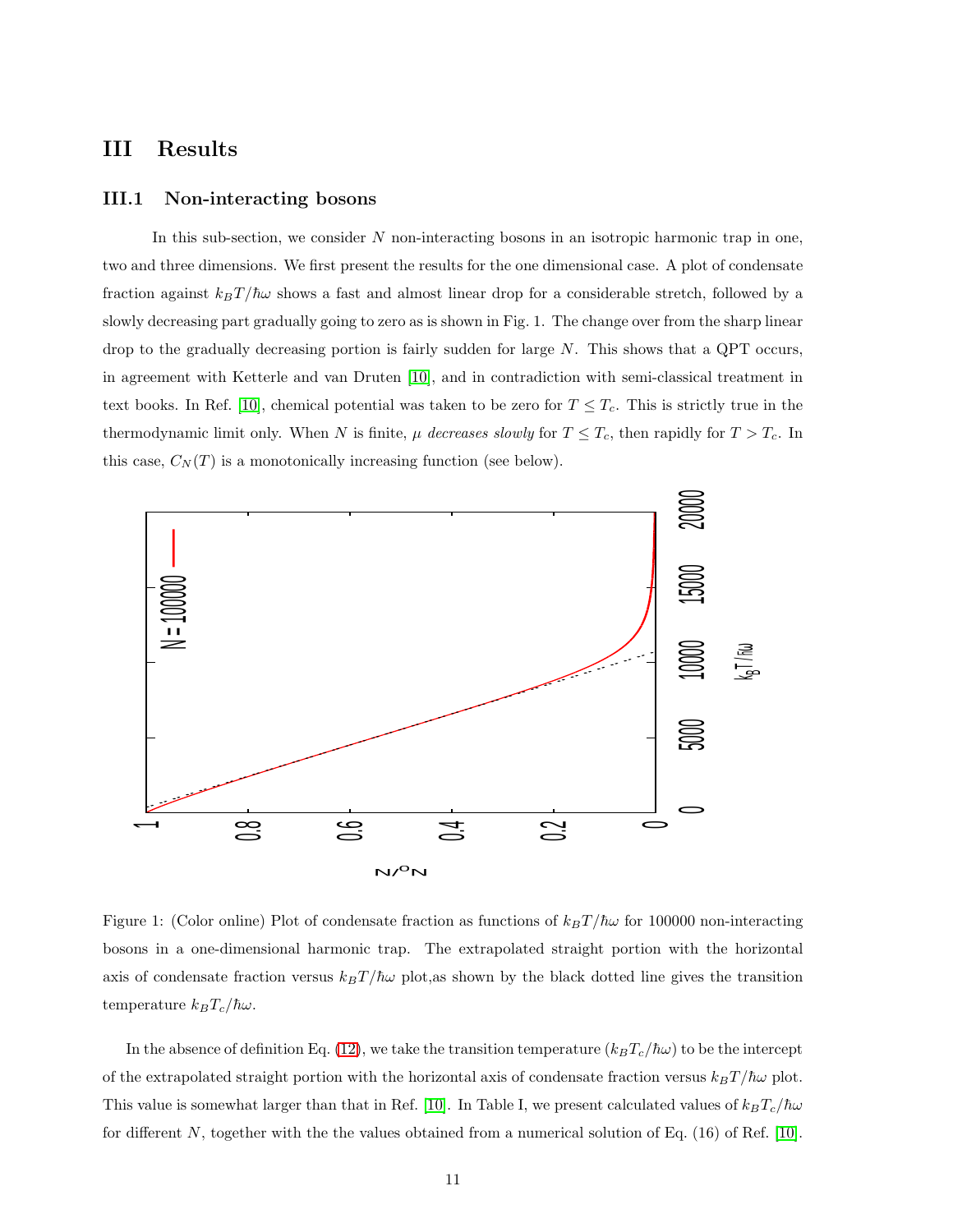It is seen that the percentage difference is fairly large for small  $N$  and decreases with increasing  $N$ .

| <sup>N</sup> | $k_B T_c/\hbar\omega$ |                  |  |  |  |  |  |
|--------------|-----------------------|------------------|--|--|--|--|--|
|              | Calculated            | From Ref. $[10]$ |  |  |  |  |  |
| 1000         | 196.0                 | 171.3            |  |  |  |  |  |
| 10000        | 1381.1                | 1274.9           |  |  |  |  |  |
| 100000       | 10713.6               | 10088.4          |  |  |  |  |  |

Table 1: BEC transition temperature  $(T_c)$  for non-interacting bosons in one dimensional trap.

We next present the thermodynamic quantities as functions of  $T/T_c$ . In panel (a) of Fig. 2, we plot  $\mu/\hbar\omega$  against  $T/T_c$  for  $N = 1000$ , 10000 and 100000. One notices that as temperature increases,  $\mu$ remains nearly constant for  $T/T_c$  less than about 1, after which it decreases rapidly. The change over in the nature of the decrease around  $T_c$  becomes sharper as N increases. This again clearly demonstrates the occurrence of a QPT at  $T_c$ . In panel (b) of Fig. 2, we plot the condensate fraction, as a function of  $T/T_c$  for the chosen values of N. As stated earlier, we notice that a rapid change in the rate of decrease occurs at around  $T_c$ , the change being sharper as N increases. This demonstrates that a BEC phase is possible and it goes gradually over to the normal Bose gas phase. In panel (b), we also include the straight line  $-1 * x + 1$ , with  $x = T/T_c$ . The curves overlap more and more with this straight line over a considerable region as N increases. However, from a plot of  $C_N/Nk_B$  against  $T/T_c$  in panel (c), we notice that for the one-dimensional case,  $C_N(T)$  is a monotonically increasing function of T This implies that the one-dimensional case is distinctly different from higher dimensions. However, we notice from Fig. 2(c), that  $C_N(T)$  is almost linear for T far away from the transition region, with distinctly different slopes. The difference of slopes decreases as  $N$  increases. Consequently, criticality in the nature of  $C<sub>N</sub>(T)$  gets smeared out as N increases for one dimensional case.

Standard text book treatments, replacing sums by integrals and assuming  $\mu = 0$  for  $T \leq T_c$ , in the thermodynamic limit, conclude that BEC is not possible in one-dimension. Our calculations treating the sums exactly and allowing  $\mu$  to take appropriate value at all temperatures, show that a QPT is possible even in one dimension for a finite number of bosons. This is in agreement with Ketterle and van Druten [\[10\]](#page-18-4) who pointed out that BEC is possible in one dimension at a higher transition temperature. But our calculations also show that in the limit  $N \to \infty$ , the rapid change in  $C<sub>N</sub>(T)$  across the transition temperature gradually fades away.

Using  $T_c$  obtained above, we plot  $\ln |(\mu(T) - \mu(T_c))/\hbar\omega|$ ,  $\ln |\frac{N_0(T)}{N} - \frac{N_0(T_c)}{N}|$  and  $\ln |(C_N(T) - \mu(T_c))/\hbar\omega|$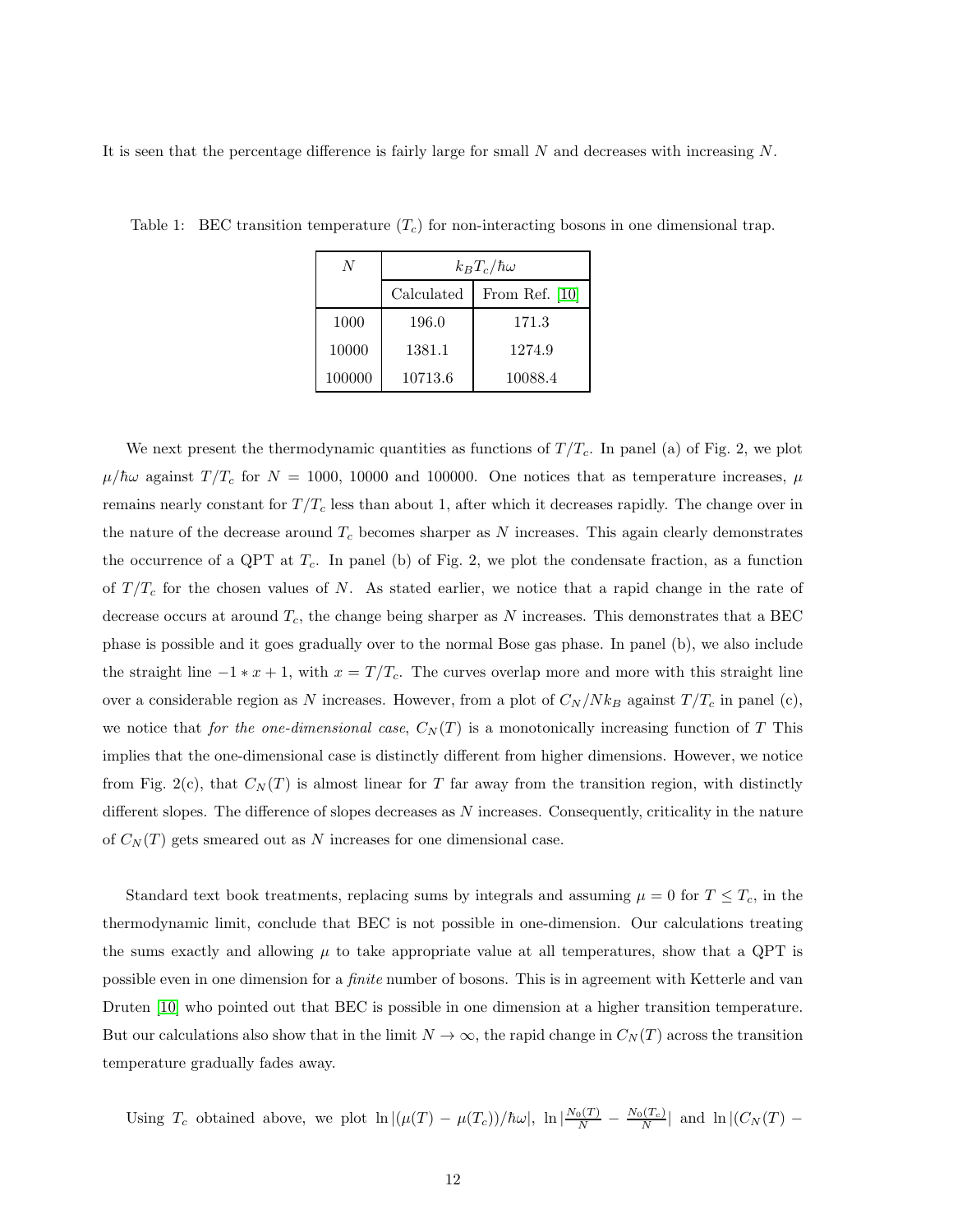

Figure 2: (Color online) Plot of chemical potential (panel a), condensate fraction (panel b) and  $C_N/Nk_B$ (panel c) as functions of  $T/T_c$  for indicated number (N) of non-interacting bosons in a one-dimensional harmonic trap. Note that chemical potential is expressed in energy oscillator unit  $(\hbar\omega)$ . Note also that  $C_N/N k_B$  is a monotonically increasing function of T, giving rise to the common notion that there is no criticality in one dimension.

 $C_N(T_c)/N k_B$  against ln |t|, for  $t < 0$ , in panels (a), (b) and (c) of Fig. 3 respectively. As expected, we obtain straight line fits for small  $|t|$  (ln  $|t| < -4$ ). All such straight line fits for different N are parallel (to within numerical errors), showing that the transition exponents are independent of  $N$ . A straight line fit for the largest N is shown by a black dotted line, identified by  $|t|^{\lambda_1}$ . The slopes of these lines for panels (a), (b) and (c) are respectively 0.994, 0.994 and 1.000. These are then the  $t < 0$  transition exponents  $(\lambda_1^{X,-})$  for chemical potential, condensate fraction and specific heat respectively in the one dimensional harmonic oscillator trap. These values and the corresponding TE for  $t > 0$  are presented in Table II for the largest N chosen.

We next repeat the calculations for a two-dimensional isotropic harmonic oscillator trap for  $N =$ 1000, 10000, 100000 and 1000000. In order to save space, we refrain from presenting plots for the 2-D case. In this case,  $C_N(T)$  versus T curve has a maximum, from which we calculate  $T_c$  using Eq. [\(12\)](#page-6-2). The asymptotic part of the plots similar to Fig. 3 are again found to be straight lines, which are parallel for different  $N$  of the same panel, indicating that the transition exponents are independent of  $N$ . Calculated TE for both  $t < 0$  and  $t > 0$  are presented in the second row of Table II.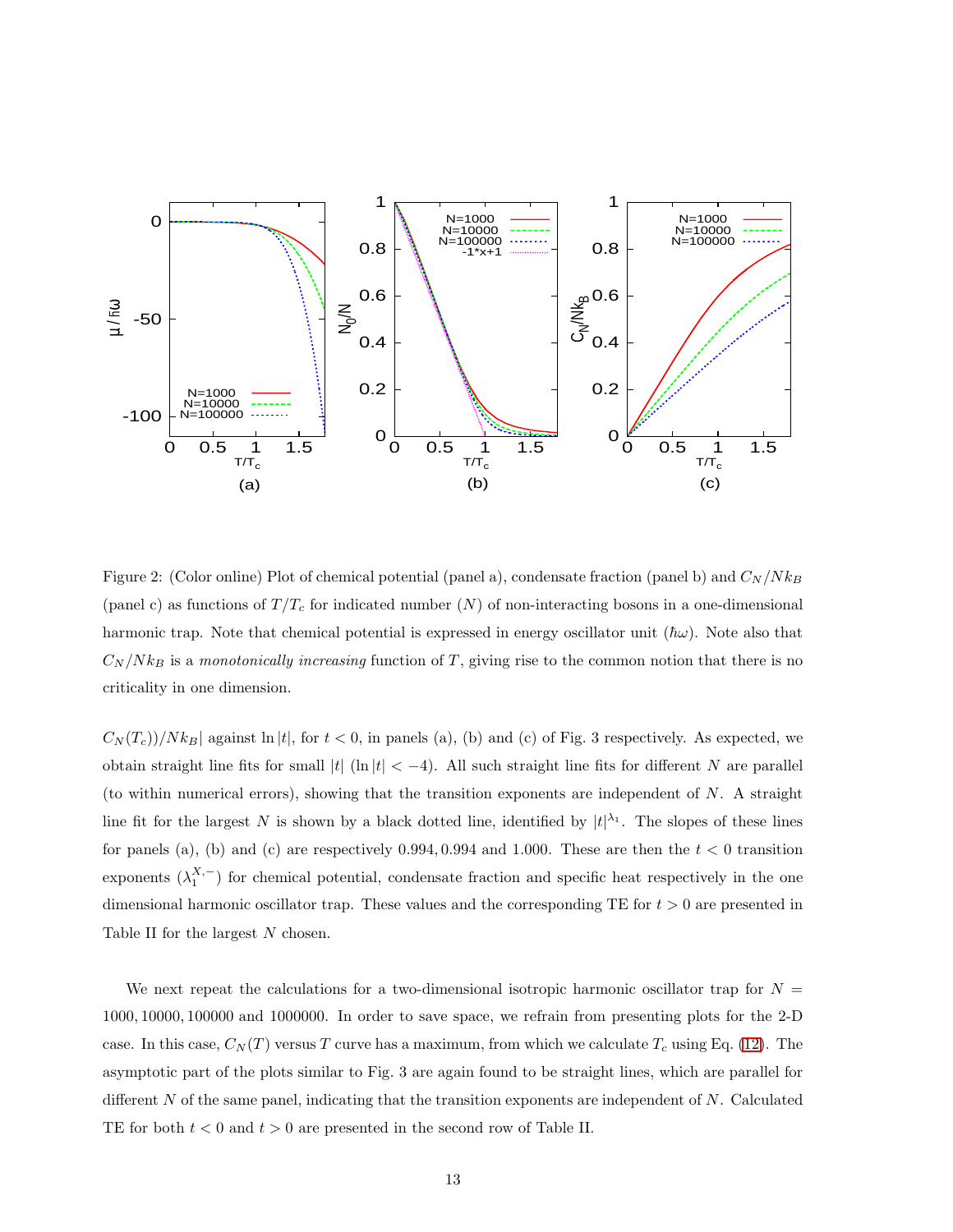

Figure 3: (Color online) Plot of ln  $|(\mu(T) - \mu(T_c))/\hbar\omega|$  (panel a), ln  $|N_0(T)/N - N_0(T_c)/N|$  (panel b) and  $\ln |(C_N(T) - C_N(T_c))/Nk_B|$  (panel c) as functions of  $\ln |t|$  for indicated number  $(N)$  of non-interacting bosons in a one-dimensional harmonic trap. Typical straight line fits to the asymptotic regions are shown by black dotted lines, indicated as  $|t|^{\lambda_1}$ , giving the best fit value of  $\lambda_1$ . Note that the asymptotic linear regions for different N are parallel, showing that the transition exponent of a particular thermodynamic function is independent of N.

We next calculate these quantities for non-interacting bosons in a three dimensional trap. In this case also,  $C_N(T)$  shows a maximum, hence we calculate  $T_c$  using Eq. [\(12\)](#page-6-2). In Fig. 4, we plot  $\mu/\hbar\omega$ , condensate fraction and  $C_N / N k_B$  as functions of  $T / T_c$  in panels (a), (b) and (c) respectively. Calculated values of  $T_c/T_c^0$  are 0.896, 0.949, 0.976, and 0.989 for  $N = 1000$ , 10000, 100000 and 1000000 respectively, where  $T_c^0$  is the critical temperature in the semi-classical treatment. The small difference between  $T_c$ and  $T_c^0$  is attributed to the fact that in the exact numerical calculation,  $\mu$  is allowed to take appropriate values for  $T < T_c$ , instead of fixing it to be zero for  $T \le T_c^0$ .

From plots (not presented) similar to those in Fig. 3, we calculate TE for both  $t < 0$  and  $t > 0$  for the three thermodynamic functions  $(X)$  for all chosen values of N. Once again, we find the linear parts for all N are parallel in the case of a given X. This again demonstrates that TE for a particular X is independent of N. Calculated transition exponents for the largest N have been listed in the third row of Table II.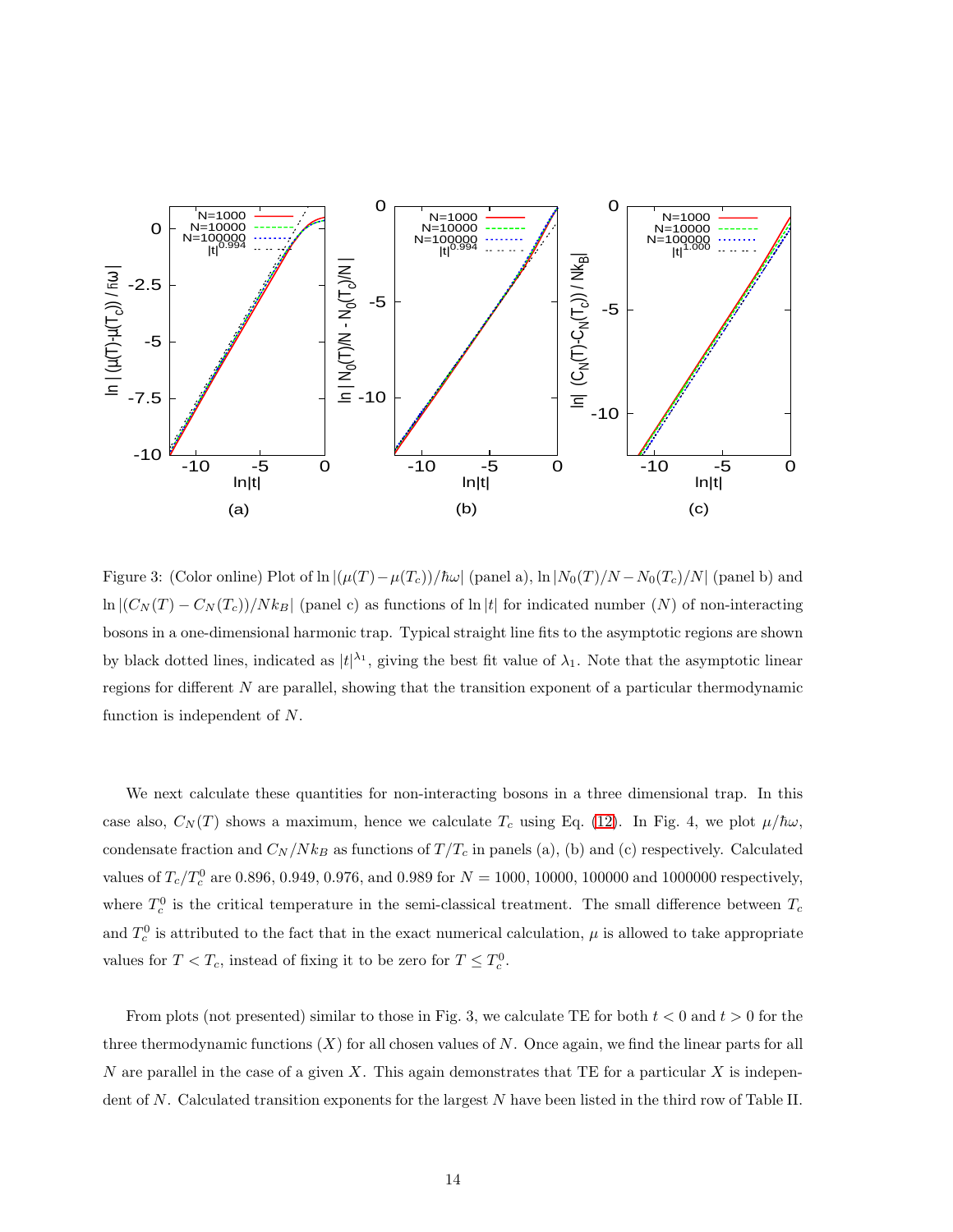

Figure 4: (Color online) Plot of  $\mu/\hbar\omega$  (panel a), condensate fraction (panel b) and  $C_N/Nk_B$  (panel c) as functions of  $T/T_c$  for indicated number (N) of non-interacting bosons in a three-dimensional isotropic harmonic trap. In contrast with Fig. 2(c), panel (c) above shows a maximum followed by a sharp drop in  $C_N$ , the sharpness of the drop increasing with N. Furthermore, as  $N \to \infty$ , the temperature at which this sharp drop occurs approaches  $T_c^0$ .

In general, it is seen that as  $\ln |t|$  increases, the plots belonging to a particular X for different N separate gradually, showing that the nature of the thermodynamic quantity *away from the QPT region* depends on N. On the other hand, numerical errors start to show up for large negative  $\ln |t|$ . Hence such points are ignored for calculation of TE. Numerical errors are larger for the calculation of the specific heat, since it involves many sums, differences and divisions [see Eq. [\(11\)](#page-6-3)]. Corresponding plots show some divergences.

### III.2 Interacting bosons

Next we present the results of our calculation for  $N$  bosons interacting via the van der Waals potential and trapped in an isotropic three dimensional harmonic oscillator potential. As mentioned earlier, the GPE uses a contact interaction, whose strength depends only on the s-wave scattering length  $a_s$  and hence is shape independent of the two-body potential. An earlier calculation [\[23\]](#page-19-4) showed that calculated observables are indeed shape dependent. Hence it is appropriate that a finite-range realistic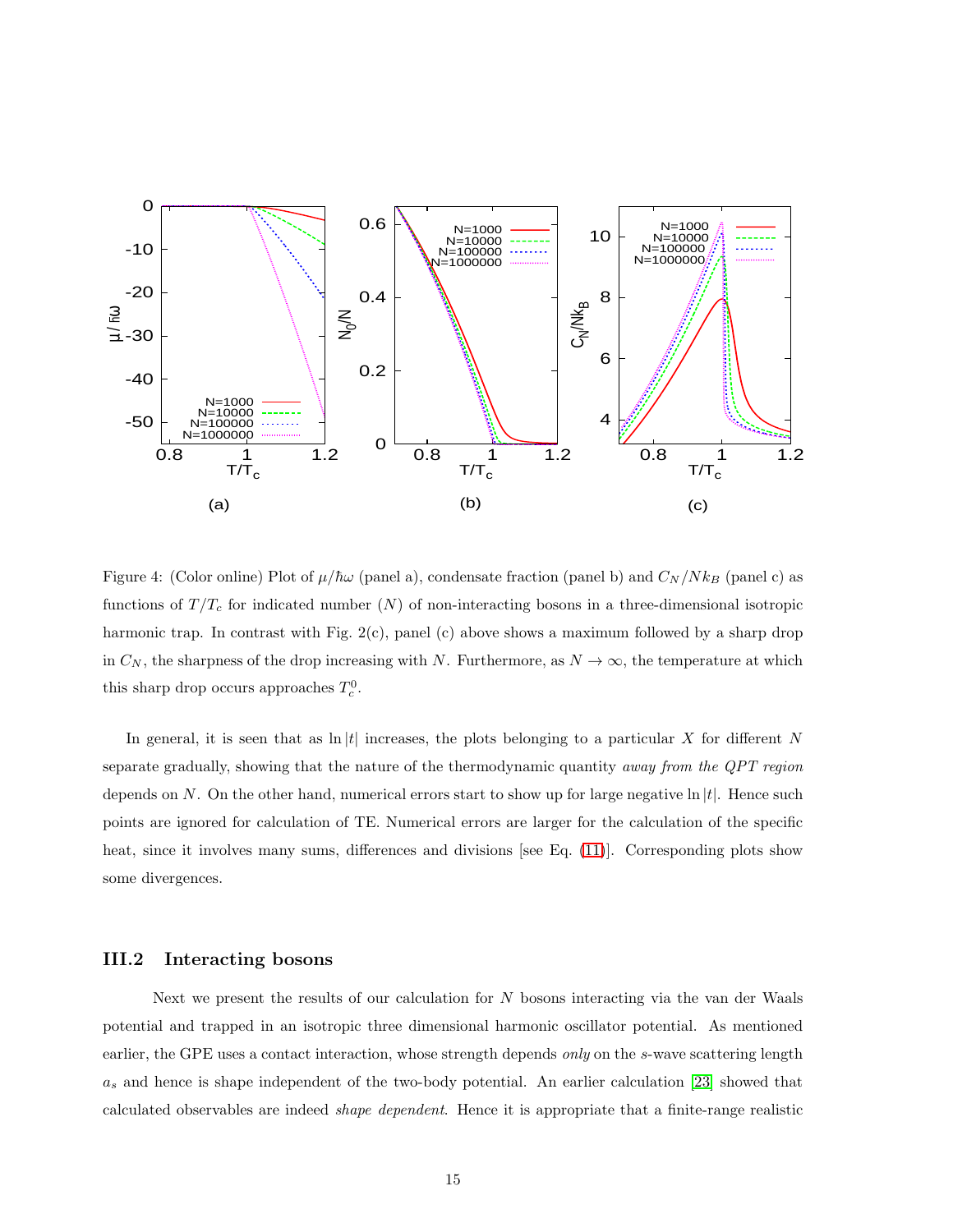Table 2: Transition exponents for chemical potential, condensate fraction and specific heat of BEC for non-interacting bosons in one, two and three dimensions, as also bosons interacting through van der Waals potential and trapped by three-dimensional harmonic oscillator potential.

| Type of     | $\cal N$        | $\frac{k_B T_c}{\hbar \omega}$ | $\lambda_1$ for $t < 0$        |                              |                             | $\lambda_1$ for $t > 0$          |                              |                             |
|-------------|-----------------|--------------------------------|--------------------------------|------------------------------|-----------------------------|----------------------------------|------------------------------|-----------------------------|
| <b>BEC</b>  |                 |                                | $\lambda_1^{\text{chempot},-}$ | $\lambda_1^{\rm condfrac,-}$ | $\lambda_1^{\text{spht},-}$ | $\lambda_1^{\mathrm{chempot},+}$ | $\lambda_1^{\rm condfrac,+}$ | $\lambda_1^{\text{spht},+}$ |
| $1-D$       |                 |                                |                                |                              |                             |                                  |                              |                             |
| non         | 10 <sup>5</sup> | 10713.561                      | 0.994                          | 0.994                        | 1.000                       | 1.007                            | 1.007                        | 0.995                       |
| interacting |                 |                                |                                |                              |                             |                                  |                              |                             |
| $2-D$       |                 |                                |                                |                              |                             |                                  |                              |                             |
| non         | 10 <sup>6</sup> | 773.259                        | 0.945                          | 1.003                        | 1.790                       | 1.055                            | 0.995                        | 2.153                       |
| interacting |                 |                                |                                |                              |                             |                                  |                              |                             |
| $3-D$       |                 |                                |                                |                              |                             |                                  |                              |                             |
| non         | $10^6$          | 93.559                         | 0.926                          | 0.987                        | 1.783                       | 1.079                            | 1.014                        | 2.049                       |
| interacting |                 |                                |                                |                              |                             |                                  |                              |                             |
| $3-D$       |                 |                                |                                |                              |                             |                                  |                              |                             |
| interacting | $5\times10^3$   | 7.650                          | 1.032                          | 1.004                        | 1.878                       | 1.005                            | 0.991                        | 2.041                       |
| (vdW pot)   |                 |                                |                                |                              |                             |                                  |                              |                             |

interatomic potential like the vdW potential should be used. Calculated values of  $\ln |(\mu(T) - \mu(T_c))/\hbar\omega|$ ,  $\ln \left| \frac{N_0(T)}{N} - \frac{N_0(T_c)}{N} \right|$  and  $\ln |C_N(T) - C_N(T_c)|$  [\[12\]](#page-18-11) have been plotted against  $\ln |t|$  in panels (a), (b) and (c) of Fig. 5. Once again these plots are straight lines in the asymptotic  $(\ln |t|)$  large negative) region. The lower limit of ln  $|t|$  has been restricted to  $-7$  to eliminate numerical errors, which enter inevitably for the interacting case. Plots of different  $N$ , belonging to a particular  $X$  are again found to be parallel, showing that TE is independent of N. Calculated TE are presented in the fourth row of Table II.

Calculation of transition exponent involves logarithms of differences of quantities, for very small changes in T . Hence, allowing for relatively large errors in the calculation, we see from Table II that the transition exponents for chemical potential and condensate fraction, for both above and below the transition temperature are 1 for all cases studied. It is also 1 for the heat capacity in the one dimensional non-interacting case. For heat capacity in two and three dimensions, the transition exponent is 2 above the transition point and is about 1.8 below it. We already noticed that TE does not depend on the number of bosons in the trap. Furthermore, TEs for interacting bosons in 3D trap are found to be the same (within numerical errors) as the corresponding TE for the non-interacting bosons. These show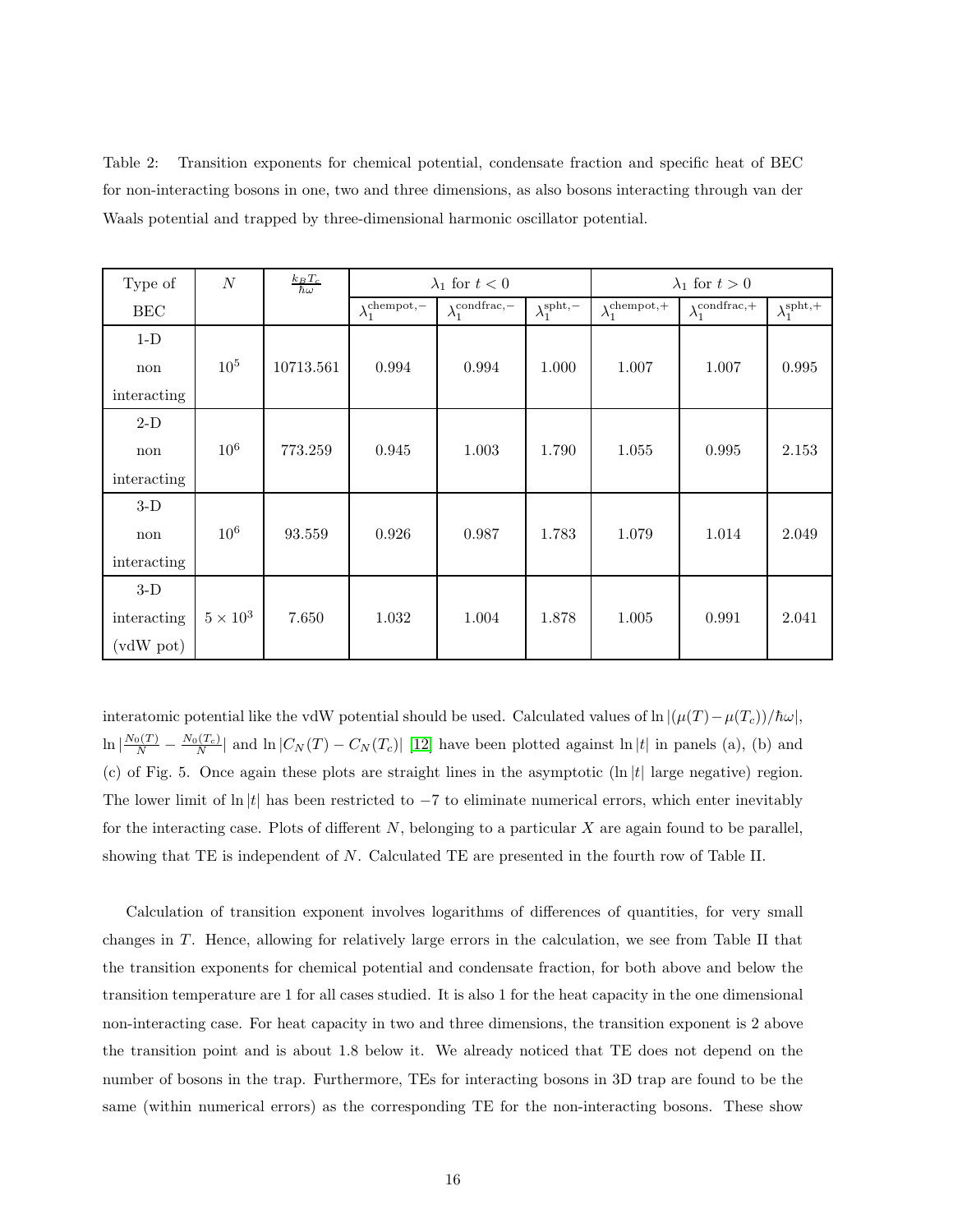

Figure 5: (Color online) Plot of  $\ln |(\mu(T) - \mu(T_c))/\hbar\omega|$  (panel a),  $\ln |N_0(T)/N - N_0(T_c)/N|$  (panel b) and  $\ln |(C_N(T) - C_N(T_c))/N k_B|$  (panel c) as functions of  $\ln |t|$  for indicated number of atoms interacting via van der Waals potential in a three-dimensional harmonic trap. For other comments, see caption of Fig. 3.

that the transition exponents may depend on the dimensionality of the system, but not on whether the bosons interact or not. Note that although the actual thermodynamic quantities near the transition region depend strongly on  $N$  and whether the bosons are interacting or not, their intrinsic functional nature given by the transition exponent, as the transition temperature is approached, has universal characteristics.

From actual plot of thermodynamic quantities (see Figs. 2 and 4), one can notice that chemical potential and condensate fraction in all cases studied and  $C<sub>N</sub>(T)$  for one dimensional condensate are smooth functions even for very large  $N$ . A simple calculation shows that TE in such cases should be 1, as we found. On the other hand a value of 2 for the TE for  $C<sub>N</sub>(T)$  (for  $T > T<sub>c</sub>$ ) in two and three dimensions indicates a maximum. For  $T < T_c$ , TE has a fractional value between 1 and 2. This means that the second derivative of  $C_N(T)$  appears to diverge at  $T \to T_c$  from below. However the result depends on the accuracy of numerical calculation. These behaviors are distinctly different from those obtained from the semi-classical treatment.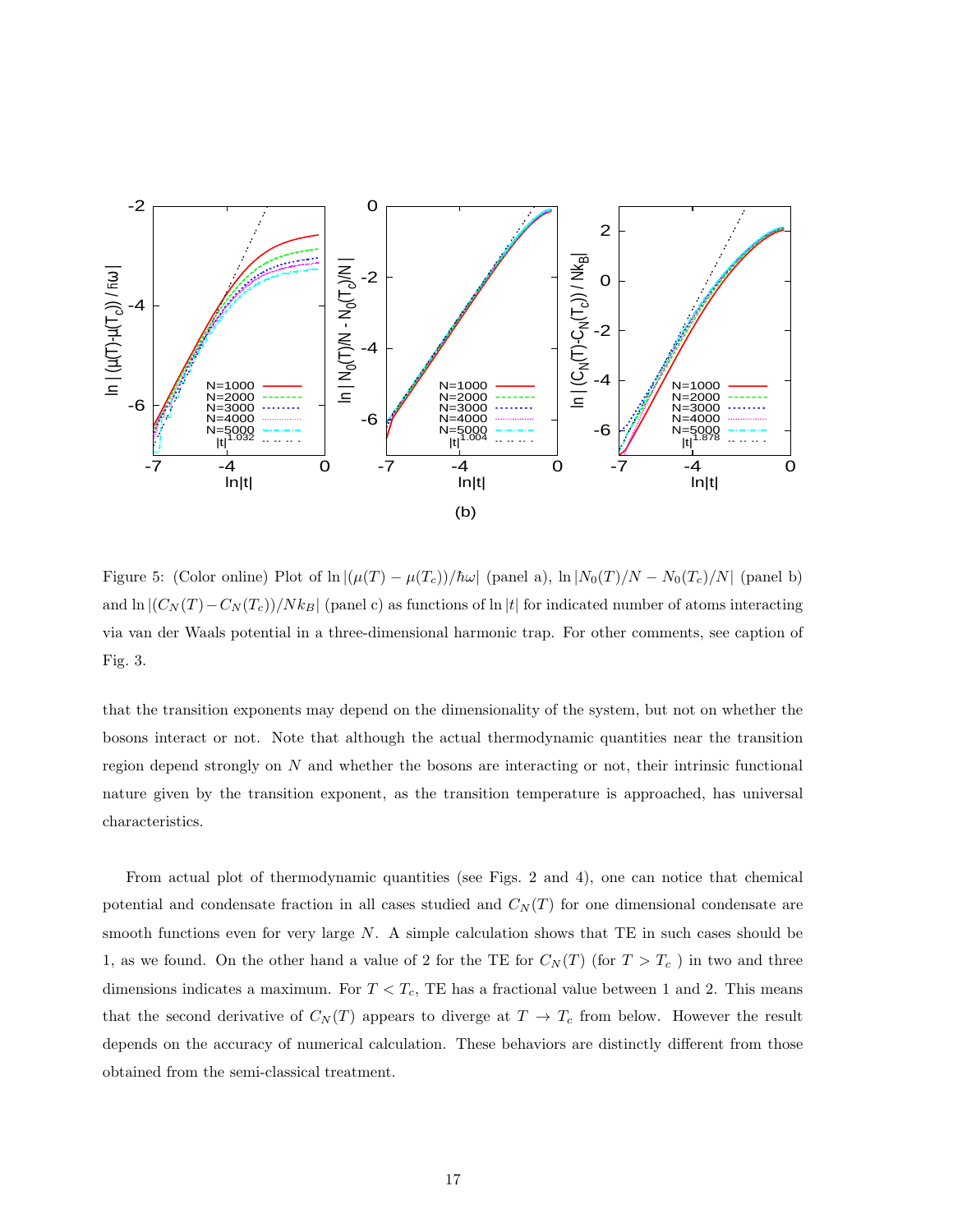## IV Conclusions

In conclusion, we remark that a continuous quasi phase transition occurs in a non-interacting Bose gas trapped in a harmonic oscillator potential even in one-dimension. This is in sharp contrast with standard text book results [\[1,](#page-18-0) [4\]](#page-18-6), but in agreement with Ketterle and van Druten [\[10\]](#page-18-4). This is because the replacement of sums over single particle states by an integral over energy is not a valid approximation for *discrete* energy levels, especially when N is small. Moreover, the assumption that  $\mu = 0$ for  $T \leq T_c$  is not strictly valid in this case. However, we find that there are some distinct characteristic features in the one-dimensional case. For example, the specific heat is a monotonically increasing function, whereas in higher dimensions it has a maximum. However  $C<sub>N</sub>(T)$  is separately linear with different slopes for T below and above  $T_c$ , exhibiting a transition behavior. But, as  $N \to \infty$ , the difference of these slopes tend to vanish. Thus the transition characteristics exhibited by the heat capacity gets wiped out in the large N limit. On the other hand, chemical potential and condensate fraction continue to show QPT in this limit. The dependence of chemical potential, condensate fraction and specific heat on temperature for the non-interacting one-dimensionally trapped Bose gas has similar behavior as when a Bose gas interacts through the harmonic Calogero interaction [\[24\]](#page-19-5). The observation that the heat capacity becomes a smooth monotonically increasing function of  $T$ , with difference of slopes gradually decreasing in the large N limit agrees with the commonly accepted idea that there is no Bose-Einstein condensation in one-dimension. Ketterle and van Druten argued that a quasi one-dimensional experimental setup is advantageous, since  $T_c$  becomes larger [\[10\]](#page-18-4). However, in view of the above discussion, it is clear that a quasi phase transition in  $C<sub>N</sub>(T)$  will be obscure in such an experimental setup with a large N.

We have also calculated the transition exponents for three thermodynamic functions, *viz.* chemical potential, condensate fraction and specific heat at constant particle number for a non-interacting Bose gas in an isotropic harmonic trap in one, two and three dimensions. For the three dimensional case, we have also investigated bosons interacting through a realistic two-body interaction. We find that the transition exponent for a particular thermodynamic function does not depend on N or whether the bosons are interacting or not. It depends on the type of the thermodynamic function and the dimensionality of the space. This is consistent with the idea of universality. Even though the value of thermodynamic quantities depend strongly on  $N$  and whether the bosons are interacting or not, besides the dimension of the space, their behavior near the transition point has a universal character. It is independent of N and whether or not the bosons interact.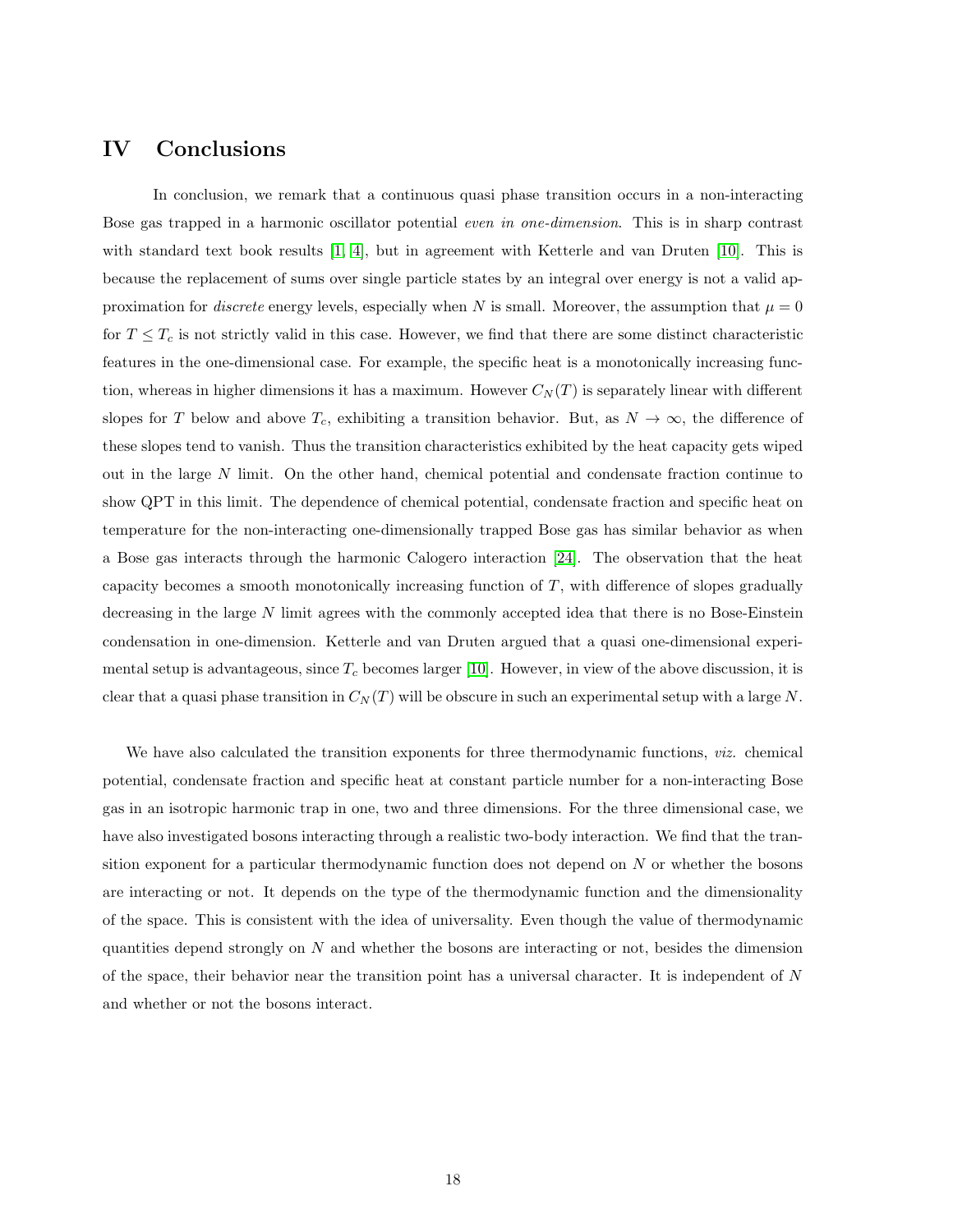We would like to thank Dr. Parongama Sen for drawing our attention to the critical exponent and universality, as well as for useful discussions. SG acknowledges CSIR (India) for a Senior Research Fellowship (Sanction No. : 09/028(0762)/2010-EMR-I). TKD acknowledges DST (India) for financial assistance through the USERS program.

# <span id="page-18-1"></span><span id="page-18-0"></span>References

- [1] K. Huang, Statistical Mechanics (2nd Ed.), Wiley, New York (1987).
- <span id="page-18-5"></span>[2] F. Dalfovo, S. Giorgini, L. P. Pitaevskii and S. Stringari, Rev. Mod. Phys. 71 463 (1999).
- <span id="page-18-6"></span>[3] R. K. Pathria, Statistical Mechanics (2nd Ed.), Butterworth-Heinemann, Oxford (1996).
- <span id="page-18-7"></span>[4] C. J. Pethick and H. Smith, Bose-Einstein Condensation in Dilute Gases, Cambridge University Press, Cambridge (2002).
- <span id="page-18-8"></span>[5] V. Bagnato, D. E. Pritchard and D. Kleppner, Phys. Rev. A 35, 4354 (1987).
- <span id="page-18-9"></span>[6] J. L. Roberts et al, Phys. Rev. Lett. 86, 4211 (2001).
- <span id="page-18-2"></span>[7] S. Stringari, Phys. Rev. Lett. 77, 2360 (1996).
- <span id="page-18-3"></span>[8] V. Bagnato and D. Kleppner, Phys. Rev. A 44, 7439 (1991).
- <span id="page-18-4"></span>[9] V. I. Yukalov, Phys. Rev. A 72, 033608 (2005).
- <span id="page-18-10"></span>[10] W. Ketterle and N. J. van Druten, Phys. Rev. A 54, 656 (1996).
- <span id="page-18-11"></span>[11] R. Napolitano, J. De Luca, V. S. Bagnato and G. C. Marques, Phys. Rev. A 55 3954 (1997).
- <span id="page-18-12"></span>[12] A. Biswas, J. Phys. B **42**, 215302 (2009).
- <span id="page-18-13"></span>[13] J. M. Yeomans, Statistical Mechanics of Phase Transitions (Clarendon Press, Oxford, New York, 1992).
- <span id="page-18-14"></span>[14] T. K. Das, S. Canuto, A. Kundu and B. Chakrabarti, Phys. Rev. A 75, 042705 (2007).
- <span id="page-18-15"></span>[15] D. Blume and C. H. Greene, Phys. Rev. A 63, 063601 (2001).
- <span id="page-18-16"></span>[16] A. Kundu, B. Chakrabarti, T. K. Das and S. Canuto, J. Phys. B, 40, 2225 (2007).
- <span id="page-18-17"></span>[17] T. K. Das, B. Chakrabarti, Phys. Rev. A 70, 063601 (2004).
- [18] B. Chakrabarti, A. Kundu and T. K. Das, J. Phys. B 38, 2457 (2005); A. Biswas and T. K. Das, J. Phys. B 41, 231001 (2008); B. Chakrabarti, T. K. Das and P. K. Debnath, Phys. Rev. A 79, 053629 (2009); T. K. Das, A. Kundu, S. Canuto and B. Chakrabarti, Phys. Lett. A, **373**, 258 (2009).